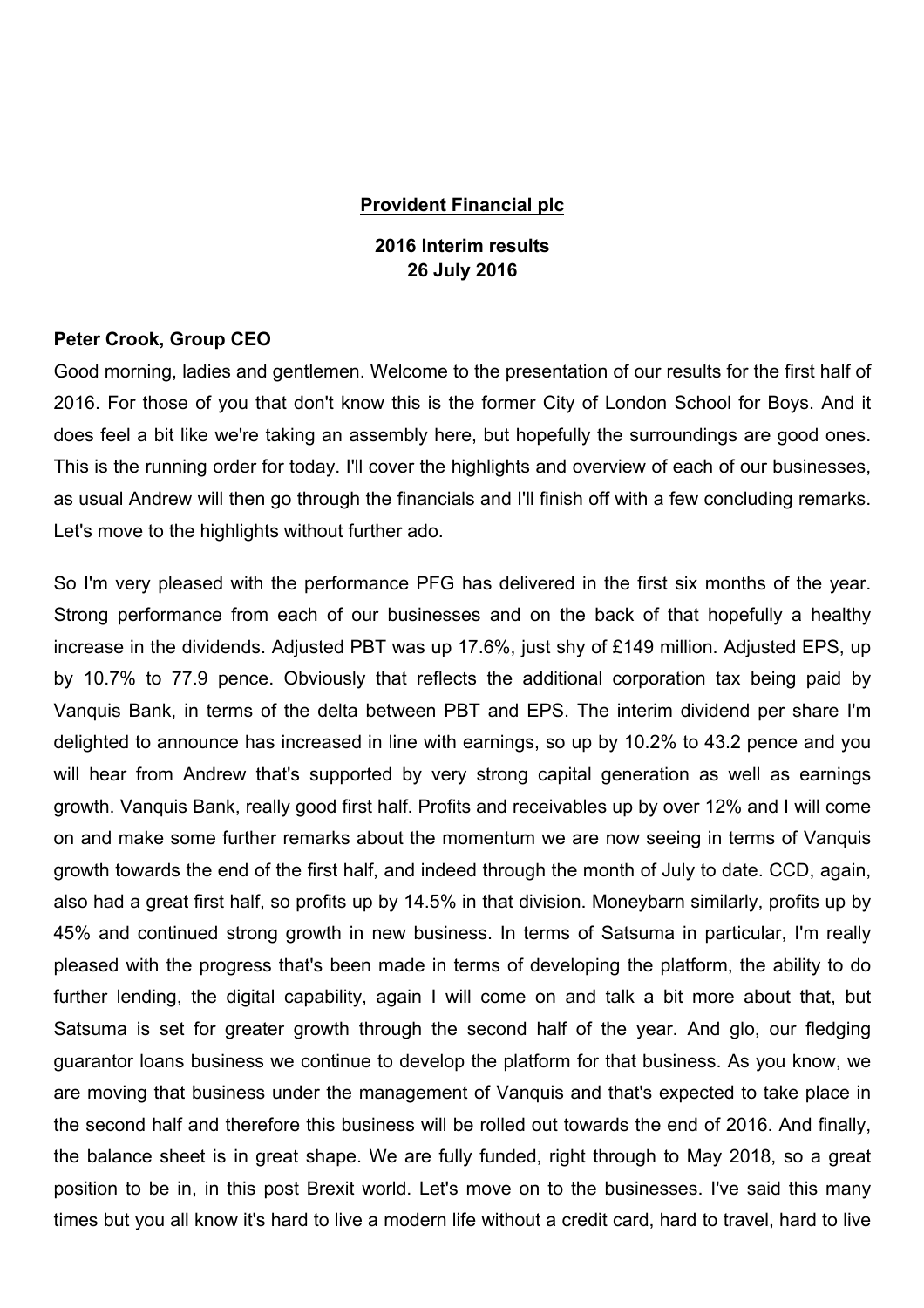an online life, so we continue to see very strong demand for what we manufactue i.e. credit cards and obviously we are serving people who are unloved and unwanted by the high street banks. So, a market characterised by very strong demand. We've seen competition obviously at a similar level to previous periods - no real change in the competitive environment and then in terms of the macro, obviously we have been in a relatively benign environment with the labour market obviously very strong, which obviously works well for most lenders in terms of seeing fairly benign trends in arrears and losses. Now this is quite a bit happening in this market place so traditionally a lot of credit card origination has been through the direct mail and internet channels, but we are starting to see some newer things emerging. So, in particular the emergence of the kind of lead generators and brokers. You know, traditionally channels for distributing mortgages, secured loans and unsecured loans, but starting to see opportunities for cards in that space. And there's some interesting developments here, some businesses positioning themselves between retailers and lenders to broke leads and place them with panels of lenders. We're very actively involved in looking at that channel as a further source of distribution for Vanquis. That obviously sits alongside our existing efforts in terms of direct mail, internet, the face to face channel and also the potential for relationships directly with retails or with other lenders, prime lenders who have applications that they can't serve because of their business model or risk appetite but perhaps they have the willingness to monetise them by passing them on to somebody like us. So, a lot happening actually in terms of the market place and the developments of distribution. In particular, I think we are well placed to capitalise on a lot of that. Final comment here on loans, this is really aimed at the glo business, but clearly post crisis there is a real lack of supply of slightly longer larger ticket lending. Pre crisis you had all the branch based lenders, the Welcomes, the Households, the Beneficials and so on, Black Horse, City Financial, lots of branch based lenders originating well north of £10 billion of gross lending. Very little supply in that slightly larger ticket world today and guarantor lending is obviously one way to meet some of that demand whilst controlling risks through having recourse to a prime credit. So, in terms of how we position things, just to flag our credit standards remain unchanged. The booking rate is steady at about 25%. And obviously that's supported the record low level of arrears in the business and a risk adjusted margin that's very much in line with our guidance. Now, on distribution, obviously at the IMS stage we talked about the phasing of the marketing spend for the year, particularly in terms of direct mail. So, I'm pleased to say our upgraded direct mail activity was back in the market during May. That's produced a response and account bookings during June which has shown a very material uplift, so I'm delighted with the results we are seeing from the early stages of our relaunched direct mail activity and indeed that booking rate has continued right through July as well to date. So, there is real momentum currently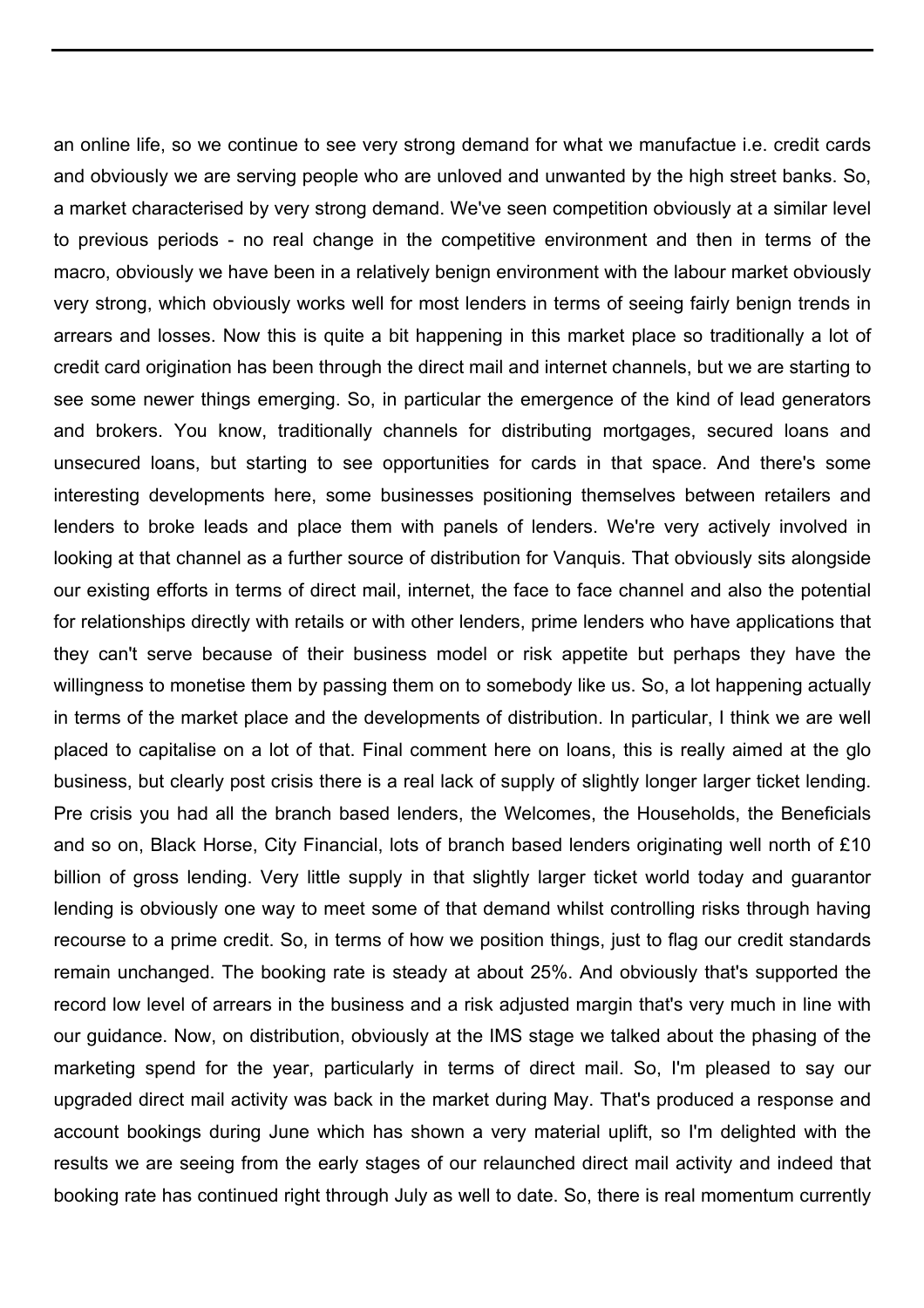in account bookings in the Vanquis business and that's just from the mail programme. Obviously we have plans to further roll out a face to face and also we have a lot of development work taking place on those new channels that I just referred to briefly. So, actually there's a very encouraging pipeline of opportunity in Vanquis which I'd expect to add further momentum into the Vanquis growth story. And finally, on glo, as mentioned upfront, I expect glo to proceed to roll out later this year under the responsibility of Vanquis management. So, lets move on to Home Credit.

So, no real change in the competitive landscape for Home Credit. There have been one or two transactions which you will have seen. So, the second largest lender Morses Club has IPO'd onto the AIM market. Loans at Home For You was acquired by Non-Standard Finance, but those are both longstanding businesses so some of them have changed hands, but no real change in the competitive landscape. We still have a core between two and three million consumers who dip in and out of this market from time to time and for whom the face to face relationship is very critical, both in terms of being able to assess affordability, also in terms of collecting cash. There's a lot of these customers whilst they are banked, their bank accounts isn't the hub for all their income and outgoings, so there's significant amounts of cash coming in and out of the household. And obviously the face to face approach allows a unique approach to forbearance. So, it's still a very strong business. It works really well for the audience that it's focused on. That audience has seen a reasonably benign environment as well, in terms of the macro, so incomes and cost of living remain relatively stable. As we've said at the final results earlier this year, we had seen some recovery in confidence amongst these customers and that remains reasonably robust. So, where we are, well the repositioning of the business was completed during the second half of the last year. The dust had settled on that now so we are in a position perhaps to focus a little bit more on developing customers and receivables and I'm pleased to say that receivables growth has now been reestablished. So, for the first time in a little while you've seen some year on year growth in the Home Credit loan book versus where it was 12 months ago. Obviously, the repositioning of the business, the introduction of One Best Way, the technology that supports all that has allowed further improvement in margins. So, you're seeing a very strong credit quality in this business and a risk adjusted margin that's developed again further during the first six months of the year. obviously, significant cost savings have been achieved in this business as well, and the final benefit from the back office jobs that fell away last summer has been seen in the first half of 2016 obviously. Now, it's not to say that the work in this business is over. So, we're continuing to look at investment in further technology, both in terms of new things, and also in terms of what we can derive further from what's already been deployed. There's a lot of work going into data analysis and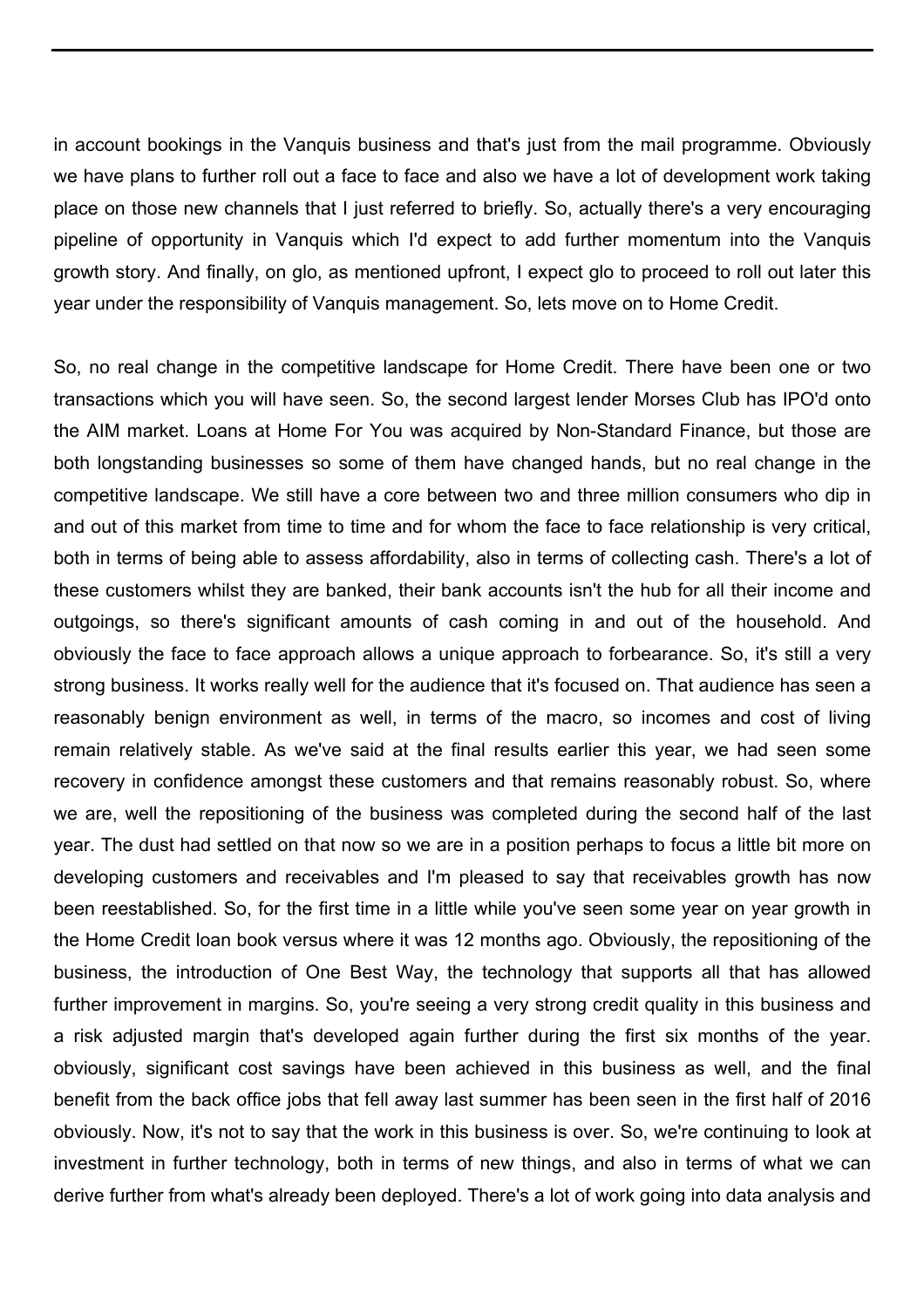decision science, and the people associated with that, so there may well be further improvements in efficiency and effectiveness that we can drive out of this business. So, that's work in progress for now, so perhaps more of that next time round.

So, let's move on to Satsuma. Have to say I'm really placed with the progress in Satsuma. So, in terms of the customer numbers and receivables at the halfway point, they are very similar to where they were six months ago, and that's just fine from my perspective. We have very much had the focus at the management team on this business in continuing to build out the capability and the platform, in particular for us to be able to undertake larger amounts of further lending. So, there's a lot of activity in this space. The online short sum, short term loans market is relatively crowded. Quite a few pay day lenders actually made the cut and got through the FCA authorisation process. So, there's quite a few players still out there. Some are trying to evolve their business models. I don't think there's a lot of money being made in the very short term end of the market right now. A lot of people investing heavily above the line advertising to try and attract customers, but struggling to make returns. So, from our perspective we have made great progress with our platform and the build of that, but where the real opportunity lies is in slightly larger longer lending. If you think about the home collector credit business, the vast majority of our loans are to established repeat customers where the ticket can be a bit larger, the duration can be more like 12 months rather than three months or six months, and that's where we need to get Satsuma to. And that's very much where the focus has been in the first half on building the capability to do that. So, what we have seen is further development on the technology platform, in particular we have gone live with a customer log in so that creates a secure area for customers to manage their account and also to apply for further lending. It only went live towards the end of Q2 and we are already seeing a healthy level of further lending coming through customers using the secure log in area which is very encouraging and the ticket size on that lending again is encouraging. The next steps: there's a number of things lined up through Q3 and Q4. So, on the back on the secure log in area, we plan to launch a mobile app. It will be cutting edge. I think it will be one of the best apps out there for this type of business. That's due in Q3. Satsuma today is obviously a weekly paid instalments suite of products and we plan a monthly version having tested that through the course of last year. We plan to introduce that fully in the fourth quarter of this year. So, the foundations are very much in place for this business to start to go faster and I expect to see similar to Vanquis, the material uplift in the volumes of business being written during the second half of the year, particularly in Q4 where the new things will be out there and we are obviously in the busy period pre Christmas.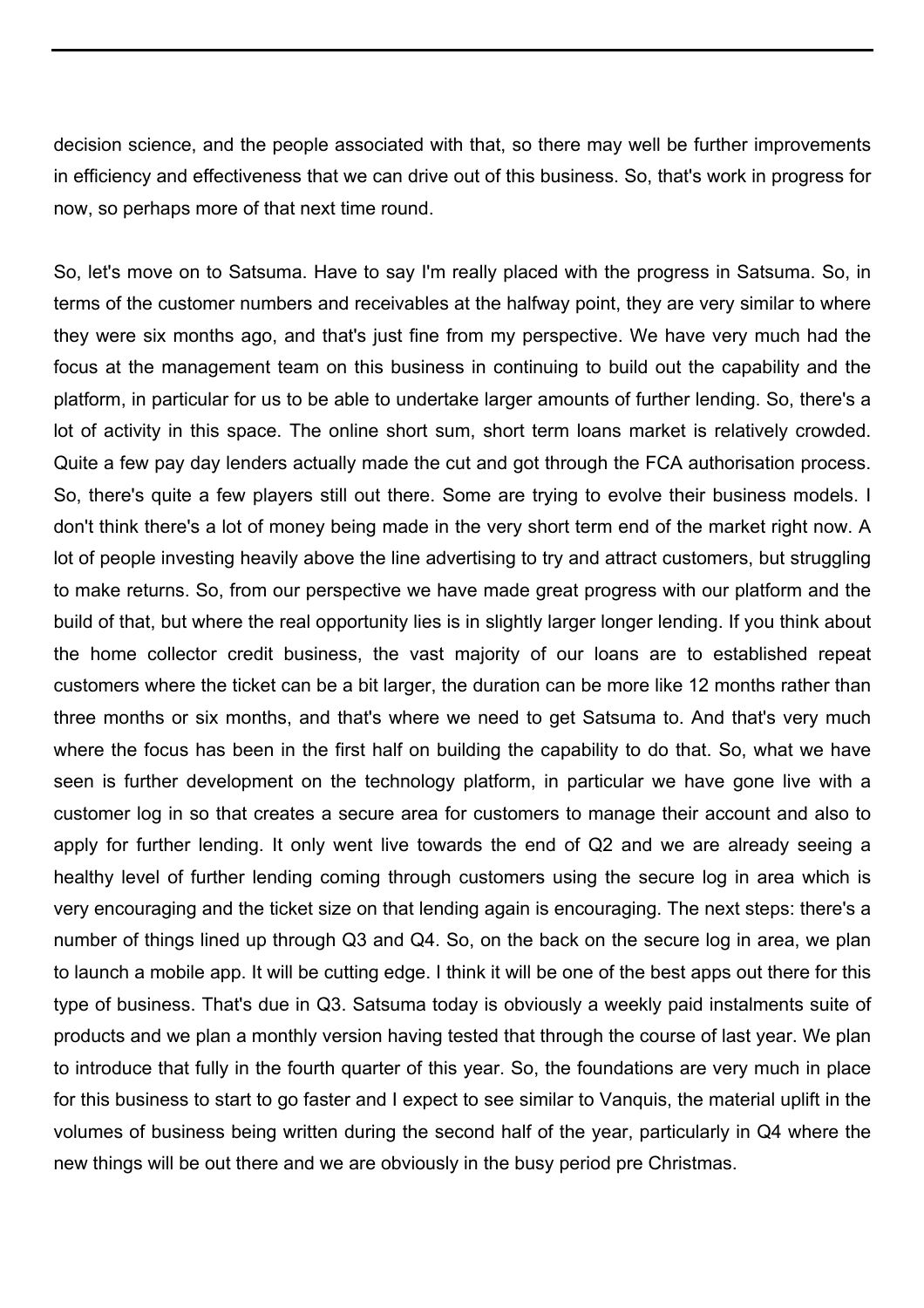So, finally to move on to Moneybarn. So, again, supply in the market continues well below the levels seen pre crisis. This market is similarly competitive, just like our other markets around ten active lenders that we are up against. But obviously there is a very significant under-supply of credit. There's also a range of products in this market, so our products are conditional sale agreements, Iie. the secured on the vehicle, on the asset that it is fair to say there's quite a volume of unsecured lending, of guarantor lending, of friends and family borrowing or people just saving up and buying cars for cash. So, our product looks relatively attractive versus those other forms of borrowing as obviously the APRs can be lower on a secured product versus unsecured etc. So, what are we seeing? Well, Moneybarn's continued its market leadership. It's grown new business by 45%, so volumes are very healthy indeed. It's worth just pausing on the fact that the receivables book for Moneybarn has now doubled. That's in slightly less than two years, having acquired the business in August 2014. We are now at just around double the receivables book that we had then, so great growth and the other piece of news worth noting is that that's all really come from existing distribution, through brokers, and some dealer relationships and essentially through the same product range albeit with some tweaks to lend up to retail. So, the big opportunities here such as B2C not really driving the volumes just yet which is good, because that's obviously still to come. It's not really in the current volumes. We have launched a new website to support the B2C proposition. As you know, we have also been trialling light commercial vehicles. That's now rolled out and we are seeing the volumes of lending against that sort of asset growing at a healthy rate through the existing broker channel. Finally, obviously, there's the opportunity of cross-sell into the Vanquis customer base. That's really probably one of the start points for a lot of our B2C effort. Now customers will only change their car every three to four years, so you are never going to get a wall of sales as soon as you launch a marketing campaign. This is largely around building awareness of Vanquis' customers that we can finance the next car next time they are in the market. But again, I think the digital sales effort in Vanquis, the launch of a significantly improved Vanquis app for our customers which is in the pipeline, should allow a greater opportunity perhaps to monetise some of those cross-sell opportunities. So, that's all I wanted to say by way of opening remarks. So, I'll now hand you over to Andrew.

#### **Andrew Fisher, Group CFO**

Thanks, Peter. So, the Group's produced a good set of first half results. Adjusted profit before tax up 17.6% and all three businesses performing well. Vanquis Bank has delivered pre-exceptional profits, 12.8% from further growth in the receivables book with no change in credit standards and a stronger than expected risk adjusted margin due to delinquency running at record lows. CCD's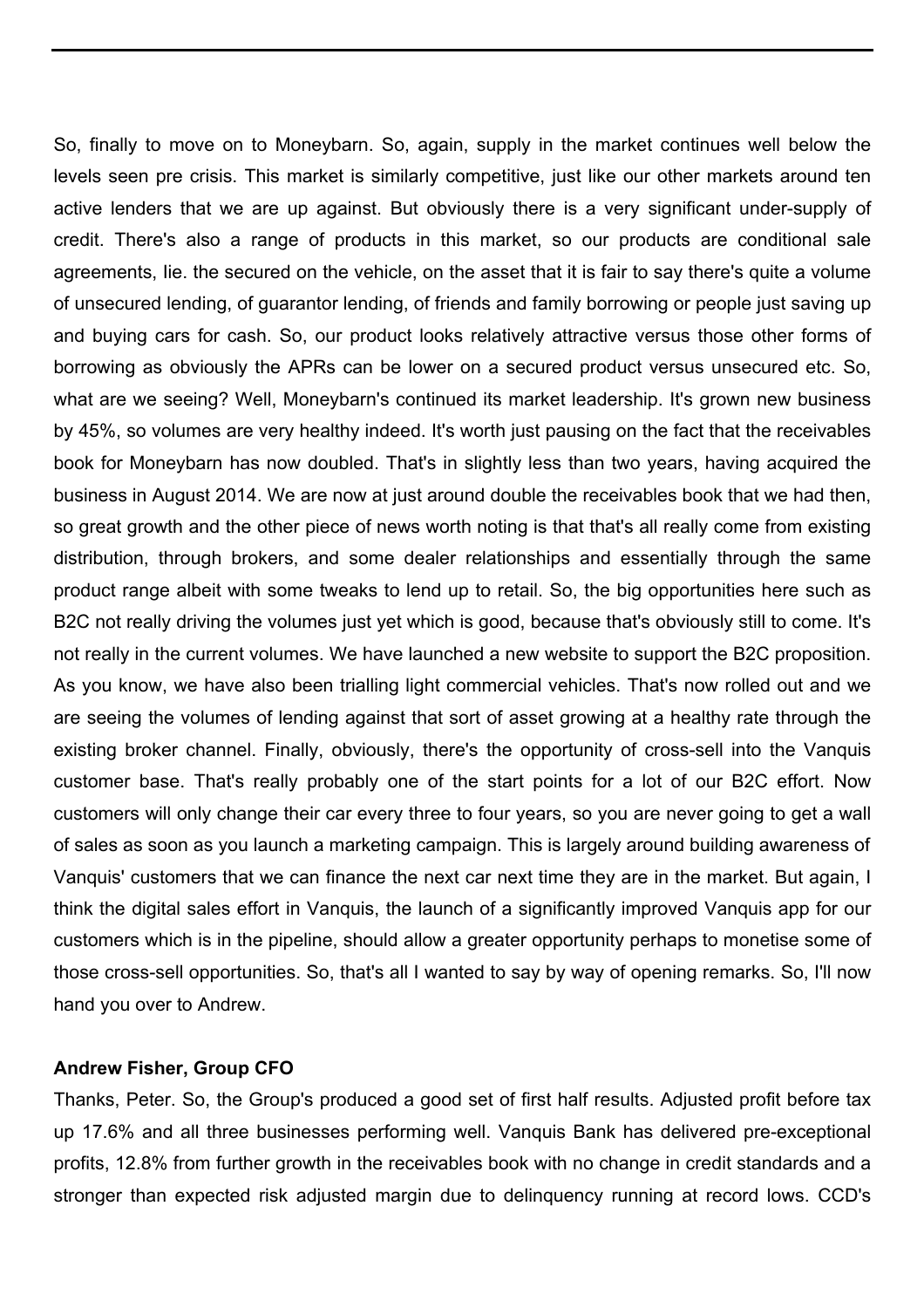profit before tax and exceptional items, up 14.5% to £43.5 million. This reflects a really sound performance from Home Credit and a reduction of £5 million in start up losses associated with Satsuma and glo. Moneybarn has traded strongly: 43% year on year increase in new business volumes and profits up almost 45% to £13.6 million. And this was ahead of our internal plans. Central costs £8 million, half a million pounds higher than last year and that's mainly due to inflationary increases. So, the Group's adjusted profits before tax of £148.9 million was up 17.6%. The growth in earnings per share of 10.7% was lower reflecting the impact of the 8% bank surcharge on Vanquis profits in excess of £25 million, which was effective from the 1st January. The full year impact of the bank tax is an amount which is approaching £15 million. The group's first half profit before tax and earnings shown here as stated before a £3.7 million charge of our amortisation of acquisition intangibles on Moneybarn. As also stated before, an exception gain of £20.2 million on the sale of Vanquis Bank's interest in Visa Europe. The group's annualised ROA has remained broadly stable at 15.7% after absorbing the impact of the bank tax surcharge. This was achieved through higher turns being earned from the repositioned Home Credit business. The interim dividend has been increased by 10.2% to 43.2 pence. This reflects the progress of earnings as well as strong capital generation and a very robust funding position. The board's current intention is to increase the total dividend for 2016 at least in line with earnings. Turning now to each of the businesses. Vanquis has performed well. Profits increasing by 12.8% to £99.8 million from good receivables growth and favourable margins supported by delinquency at record lows.

Whilst the market activity of competitors in both the direct mail and internet channels has continued, demand for non-standard credit cards continues to be strong, customer numbers ended the first half at 1.45 million, up 6.5% on last year versus an increase of 9.9% for 2015 as a whole. Again, so unchanged credit standards and a consistent acceptance rate of around 25% Vanquis Bank's first half bookings of 184,000 were 32,000 lower than the first half of last year. Internet bookings continue at a healthy rate and as we reported in our IMS in May, the shortfall on last year reflects lower bookings from the direct mail and face to face channels because of specific decisions made by us. On face to face we have enhanced the customer acquisition process which has reduced booking volumes but will produce a better performance from this channel as it develops. More importantly, for direct mail, the design of the 2016 programme is more heavily weighted towards the second half of the year. This is in order to capitalise on productivity improvements that were identified through the early part of this year. These productivity improvements were embedded into a refreshed direct mail programme from May and the step up in mailing volumes began to generate the expected increase in booking volumes towards the end of that month. As a result, second quarter bookings were just 9,000 lower than the second quarter of last year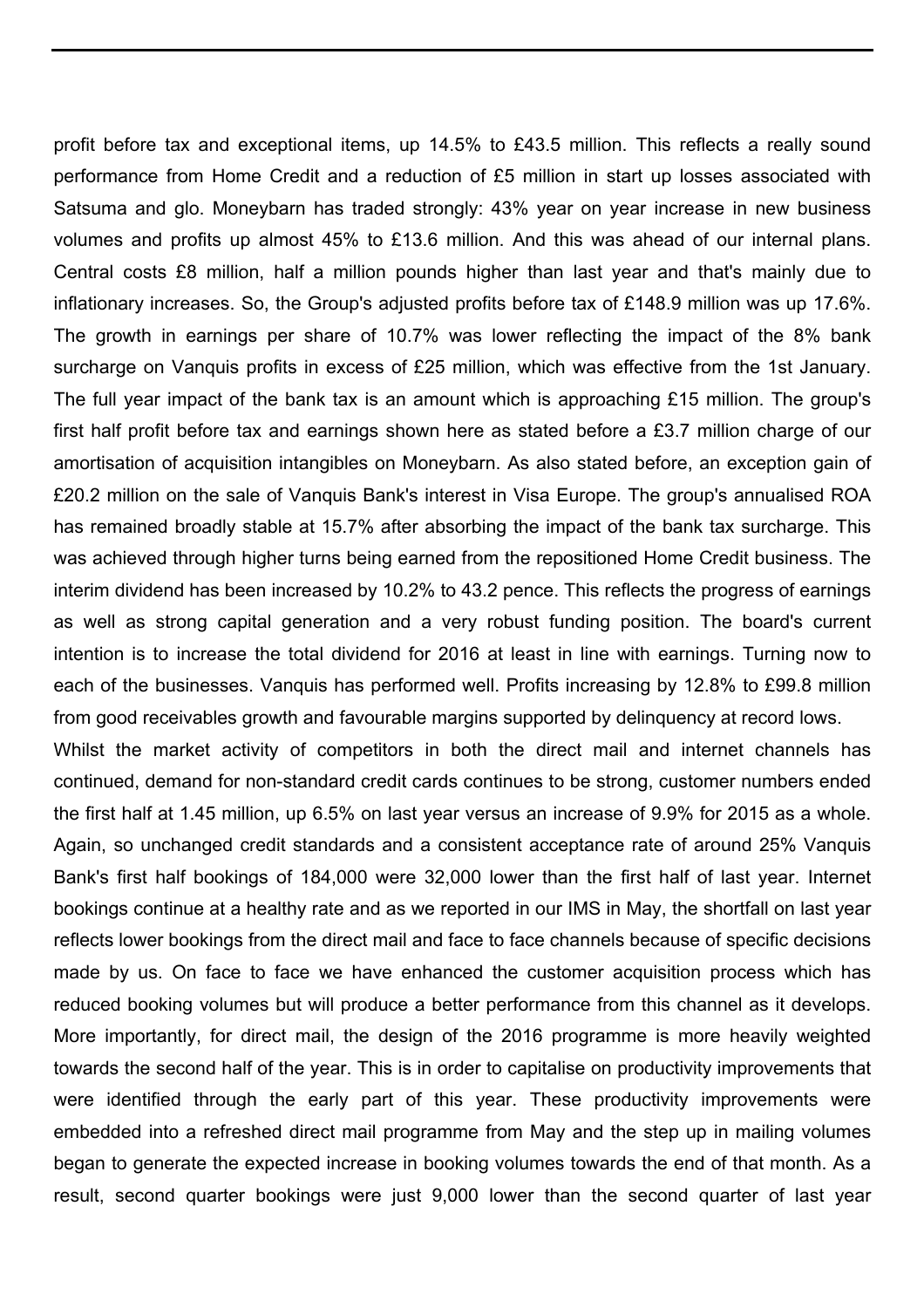compared with a 23,000 shortfall in the first quarter. Booking volumes through July have also been strong and the momentum we are carrying into the second half of the year is very encouraging. In addition, the pipeline of opportunities through partnering with other lending institutions, brokers, or providers of retail finance, that Peter spoke about, may also start to contribute to the flow of new customers towards the end of 2016.

Turning to receivables, the credit line increase programme for customers with sound payment records, represents over two thirds of the credit issues by Vanquis, and supported a year on year increase in the average customer balance of around about 4.8%, which when combined with a growth in new customers of 6.5% produced average receivables growth of 12.3%. We have guided to some moderation in the annualised risk adjusted margin and you can see a reduction from 33.3% to 32.4% over the last 12 months.

Before looking at the detail, it's probably topical to reflect on the relative stability of Vanquis Bank's risk adjusted margin through the cycle. Two characteristics of the business model underpin this stability. Firstly, the low and grow strategy, which seeks only to extend further credit to customers who have established a sound track record with us. And secondly, maintaining high levels of credit line utilisation which controls the risk associated with undrawn lines which can crystallise losses in a downturn. That's why we manage utilisation to around 70%. This chart is a reminder that the business protected its risk adjusted margin at 30% during the downturn between 2008 and 2010. The risk adjusted margin then expanded to a peak of around 35% as consistently tight credit standards remained in place, with the resulting underlying improvement in the quality of the loan book showing through in the form of falling delinquency against the backdrop of a stable and then improving UK employment market. The other points to bear in mind are that we have applied consistently tight credit standards in the business over the last six years and that we only book new business that meets our minimum threshold returns. And all of this means that if there is a change in the external economic environment our visibility on how the business will perform is pretty good.

The detail for the last 12 months shows the annualised risk adjusted margins as moderated by 0.9% This reflects a reduction in the revenue yield from the changes made to the ROP product back in 2013, together with lower interchange income both of which have been flagged in past announcements. You can also see that the benefit from lower delinquency has been directly offset by lower interest yields and lower default fees. Looking first at the reduction in revenue yield attributable to ROP and interchange fees. Most of you know that during 2013 Vanquis changed the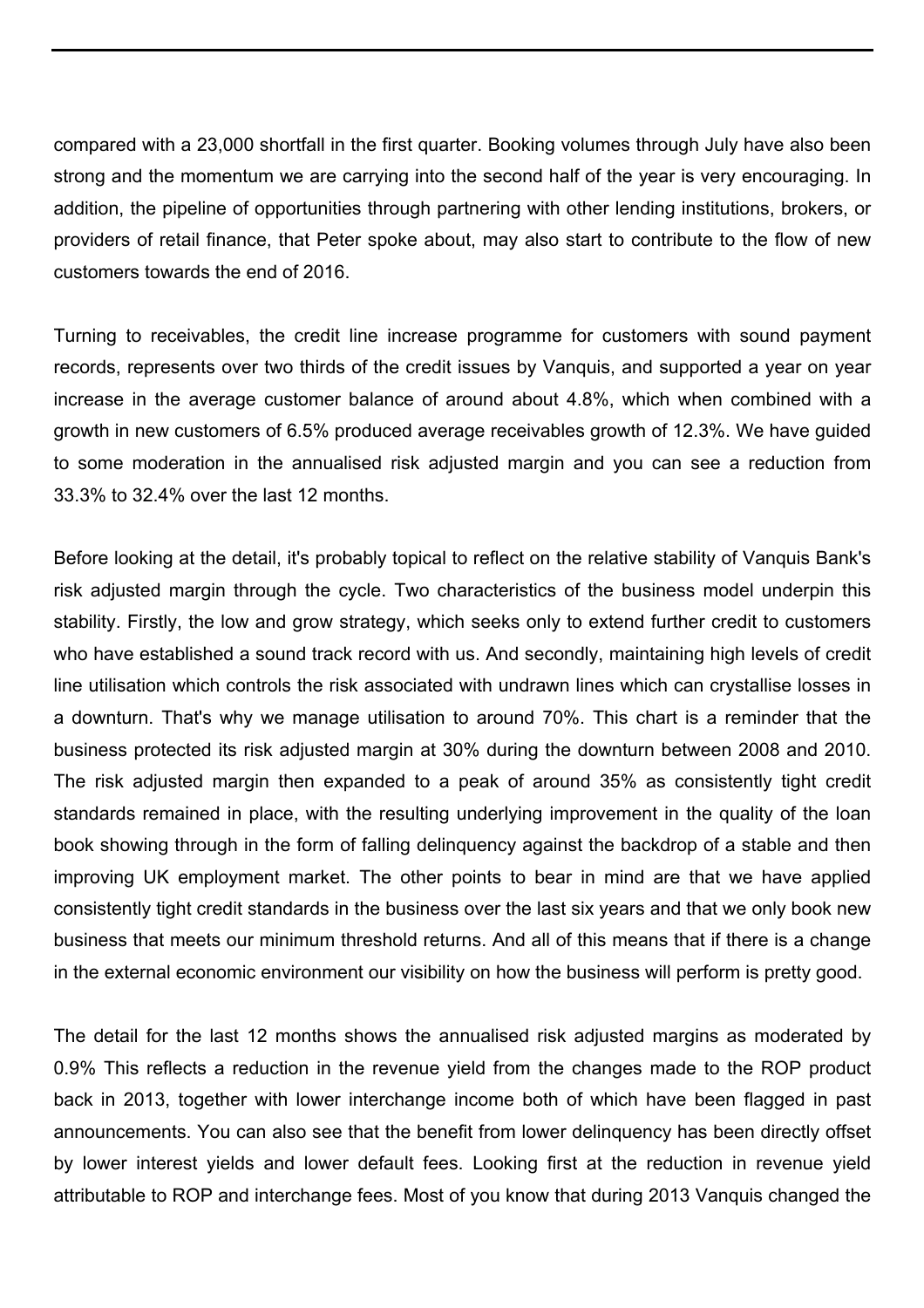timing and sale of ROP and also made and continues to make enhancements to the product's features. These changes have progressively reduced the penetration of the product into the customer base and increased its cost to Vanquis thereby moderating the revenue yield. In relation to interchange income, the full impact of the agreement betweeb VISA and the European Commission to implement a phase reduction in the fees charged by credit card companies to retailers has been in full force since December 2015. The impact on Vanquis Bank was around £3 million in 2015, and is expected to be around £11 million in 2016. And now impairment, consistently tight credit standards and improving employment market has seen delinquency rate once again hit a new record low for the business. This has resulted in a 1% reduction in the impairment rate since June 2015. Over the same period, the corresponding credit performance of the book has improved, and arrears have fallen, reducing the yield from interest and late and over limit fees by 1% which offsets the benefit on the impairment line. Looking forwards, we expect the risk adjusted margin to moderate to around 32% for 2016 as a whole.

This is the IFRS 7 analysis for Vanquis and the profile reflects the stable record low arrears in the business with 93.3% of accounts fully up to date, improving from 92.8 a year earlier, and for reference as the impairment policy of Vanquis at the foot of the chart. It's realistic and prudent we believe when benchmarked against others.

First half cost growth just 9.8%, lower than the rate of growth in the book as the business benefited from favourable operational leverage. However, for 2016 as a whole costs are likely to grow in line with receivables for two reasons. First, the facing of the market expenditure which we discussed earlier, and secondly, we have authorised additional expenditure of £5 million during the second half to support the programme of initiatives that will augment the medium term growth of the business. Interest costs increased by 4.2%, compared with receivables growth of 12.3%. This reflects the reduction in Vanquis Bank's funding rate from 5.5% in the first half of 2015 to 4.7% in the first half of 2016, down due to a lower blended rate on retail deposits and lower group funding rates on the inter company loan from PFG.

The bottom line, although the risk adjusted margin is moderated a little, the benefits of lower funding costs and some operational leverage has enabled the UK business to deliver a stable annualised return on assets of around 15.6% prior to the impact of the 8% bank tax surcharge. Including the surcharge the annualised return on assets has reduced to 14.9%.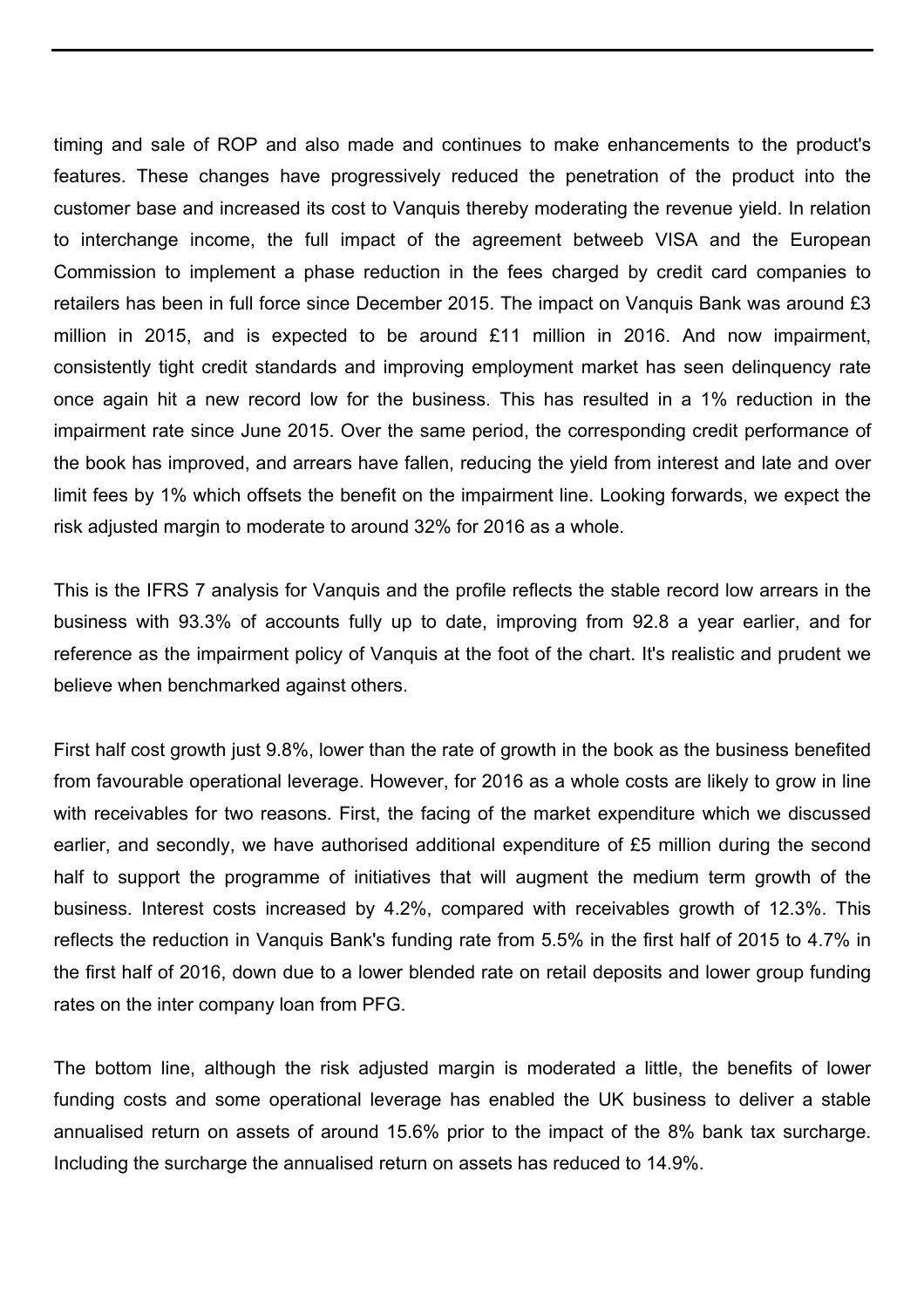Now, turning to CCD. The repositioned Provident Home Credit business is delivering strong returns and it's supported the continued investment in developing the Satsuma online loans proposition and the glo guarantor loans pilot. Profits in the first half of 16 have increased by 14.5% or £5.5 million reflecting a reduction of like amounts in the start up losses of Satsuma and glo. Customer numbers in CCD have shown year on year a reduction of 13.5% to 875,000. Approximately one third of the reduction relates to the sale to third party debt purchases of delinquent low value customer balances residing in Home Credit's central collections department. The remaining reduction reflects the tighter credit standards which have been in place for two and a half years and have continued to curtail the recruitment of more marginal customers and improve overall credit quality.

Customer recruitment in Home Credit has not been a priority through the period of repositioning although we are now shifting the emphasis a little. Credit quality has also been the primary focus of Satsuma over the past year and the significant tightening of credit standards implemented in the fourth quarter of 2015 in particular, meant customer numbers in June of 48,000 we're only up marginally from 45,000 a year earlier. However, the second half will see a more meaningful growth from the developments that Peter spoke to. Turning now to receivables, demand and customer confidence from Home Credit customers remains robust. Household incomes and in particular the cost of living for Home Credit customers have both shown a further modest improvement. In addition, the improvement in the credit quality of the Home Credit book has raised the population of customers eligible for larger amounts of credit over longer durations and supported a 6% increase in sales during the first half, notwithstanding the contraction of the customer base. This saw the reemergence of receivables growth. So, receivables were 2.6% higher than June 2015, compared with the reported year on year reduction of 7.3% at the end of the last year. Virtually all of this growth was generated by Home Credit with Satsuma's receivables ending the half year at £12.6 million, up only marginally from £11.6 million a year earlier.

CCD's annualised risk adjusted margin 81.1% at June 2016. And this chart shows the favourable developments of that margin over the last two and a half years which has resulted from the repositioning of the business as a smaller but higher quality entity. The annualised risk adjusted margin of 81.1% shows a slight reduction from 82.2% at December 2015. The annualised revenue yield remains robust at 102.4% but it was marginally down from 103.6% at December 2015. This reflects the focus on serving good quality customers who tend to be more eligible for longer term lower yielding products. The annualised impairment ratio of 20.8% is unchanged from December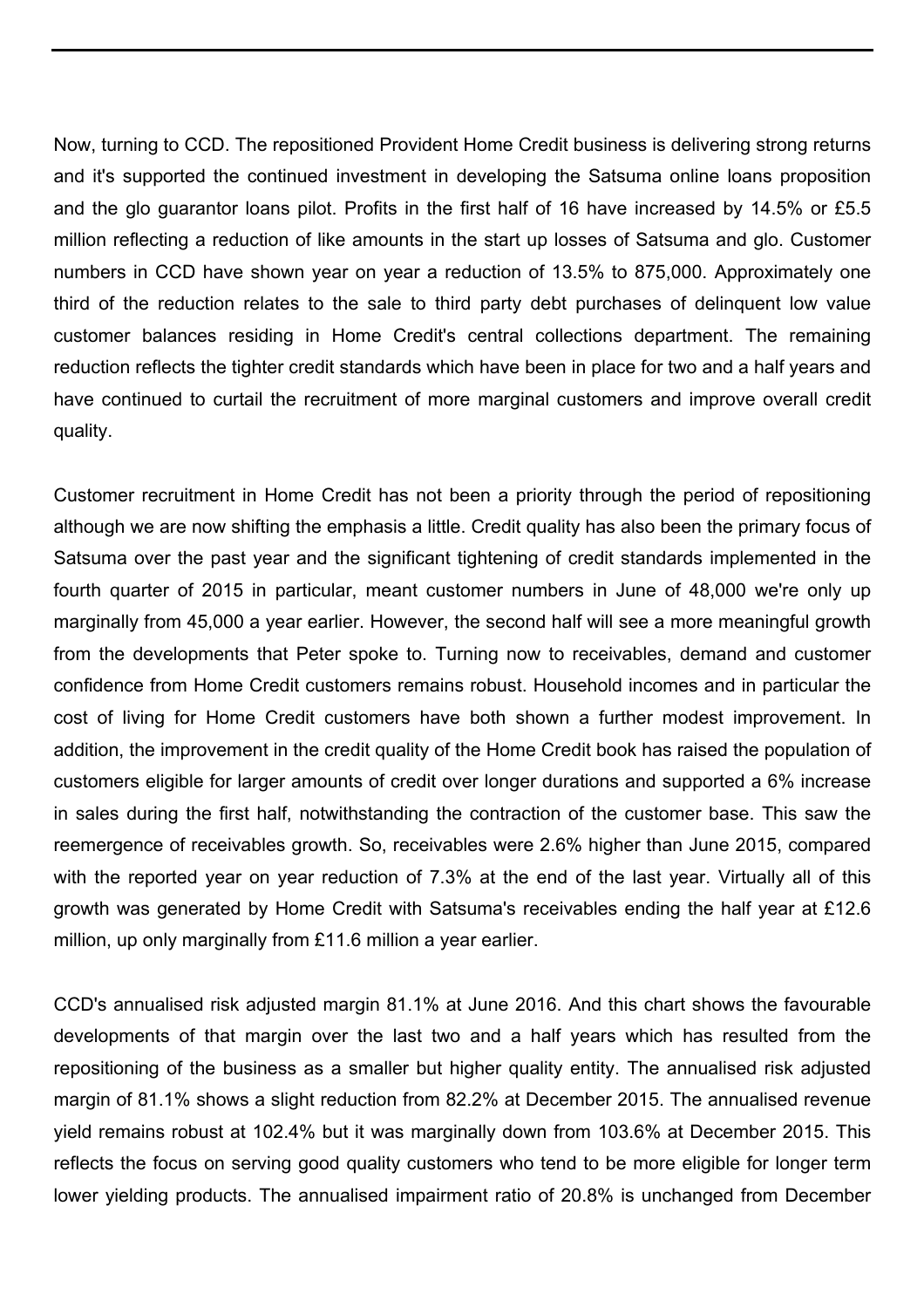2015. By way of reminder, the significant shift in this ratio from the peak of 37.1 at December 2013, reflects two factors. First, tighter credit standards which have driven up the quality of the book and secondly, substantial benefits from the roll out of standard arrears and collection processes supported by technology. These measures have created the virtuous circle that we have talked about before, tighter credit standards mean better quality customers, this means that agents spend less time on difficult collection visits, chasing arrears, and can spend more time looking after good quality customers. This in turn reinforces credit quality which leads to further improvements in collections and so on. It's this cycle that's underpinned the significant uplift in the annualised risk adjusted margin over the last two and a half years. Looking forwards, through the second half of 2016, we expect the risk adjusted margin to remain broadly stable.

CCD's IFRS 7 disclosures, what you would expect to see. Ongoing improvement in the quality of the book with 44.5% of accounts fully up to date, compared with 41% this time last year. And again as set out the impairment policy for your reference.

CCD continues to benefit from the successful completion of the programme to deploy technology throughout the field operation, which was completed in 2015 to support an improvement in productivity and implement market leading compliance. First half costs were 11.3% lower than the prior year with around half of the reduction resulting from the annualised savings of approximately £14 million secured in June 2015 within the field infrastructure. The remaining reduction reflects a reduction in agent commission costs primarily due to lower average receivables together with the lower costs in Satsuma from more cost effective marketing. CCD continues to actively pursue an agenda to identify further improvements in the efficiency and the effectiveness of the business including benefits from the further development of field based technology.

Interest costs were 4.1% lower than the first half of last year versus a reduction of 2.7% in average receivables reflecting a reduction in the funding rate fort he business from 7.3 to 7.1%. The margin on the group syndicated bank facility was reduced following the extension in January 2015 and the lower interest coupon on the retail bond issued in April 2015 also reduced PFG's average cost of borrowing. And finally, returns: the repositioning of the Home Credit business and reduced start up losses have improved returns with the annualised return on assets increasing to 22.3% at June up from 19.7% a year ago and 21.2% at the start of the year.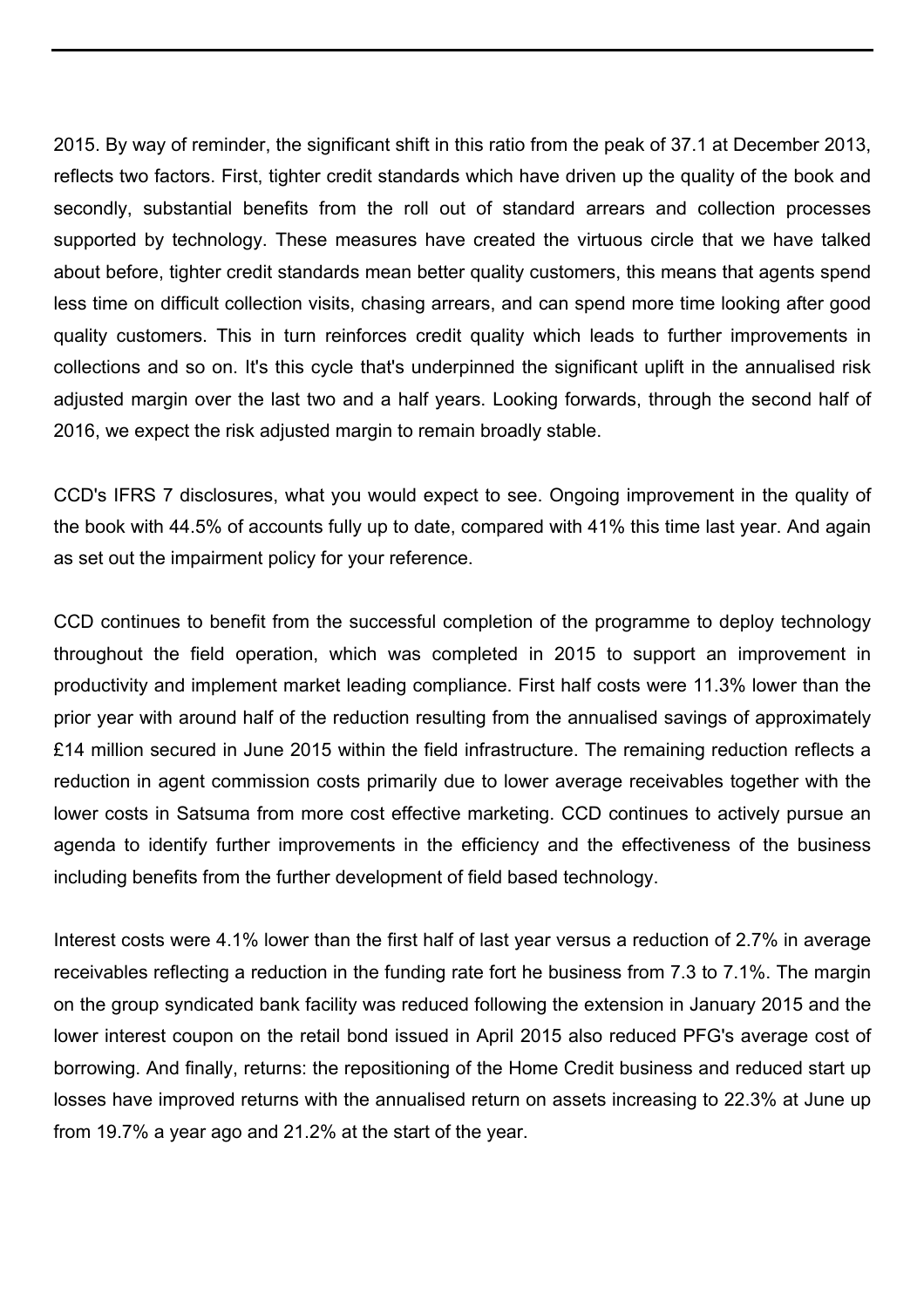Moneybarn has clearly performed well during the first half delivering an increase in profits of 44.7% ahead of our plans. Customer numbers ended the first half at 36,000, up from 31,000 at December 2015 and 26,000 at June 2015 as the business continues to benefit from strong new business volumes. This has produced receivables growth in excess of 40%. So, this chart shows the track record since the acquisition of the business in August 2014. New business volumes during the first half of the year have been very strong, totalling nearly 11,500 vehicles and showing year on year growth of 42.5%. There are three inter-related influences driving this performance. Firstly, Moneybarn was previously funding constrained and has therefore continued to progressively benefit from access to the Group's funding line since acquisition. Secondly, access to funding has allowed Moneybarn to develop its product proposition. In particular, since late 2014, the business has been lending up to retail value of the vehicle rather than just trade value and in early 2015 it also reduced the minimum lend from £5,000 to £4,000. Both of these changes have made Moneybarn more competitive in the market place. Thirdly, access to funding and the more competitive offering has reinforced Moneybarn's primacy across its broker network. Meaning that it gets first look which is very important since this is still the dominant distribution channel for this product. The average size of new loans has reduced from a previous average of around £9,000 to around about £8,200 during the first half and this is a direct result of a modest shift in the mix of business towards lower value vehicles which carry a higher yield.

The strong growth in new business volumes has resulted year on year receivables growth of 41.8% during the first half, higher than the 38.5% increase in customer numbers due to the cumulative benefit of rapid growth in new business over the last two years. As Peter described earlier, Moneybarn's working on a number of initiatives to develop both its product proposition and product distribution including light commercial vehicles, and a B2C proposition which will add to its medium term potential.

The annualised revenue yield has increased to 29.6% from 28.2% at June 2015, reflecting that shift in mix towards marginally lower value vehicles which typically carry a high yield. Default rates have also increased modestly over the last 12 months, consistent with the mix of business being written. As a result the annualised risk adjusted margins moderated a little to 24.1% at June 2016 down from 24.3% at December and 24.6% at June 2015. Based on the current delinquency trends and mix of business the risk adjusted margin is expected to remain at a similar level during the second half of the year.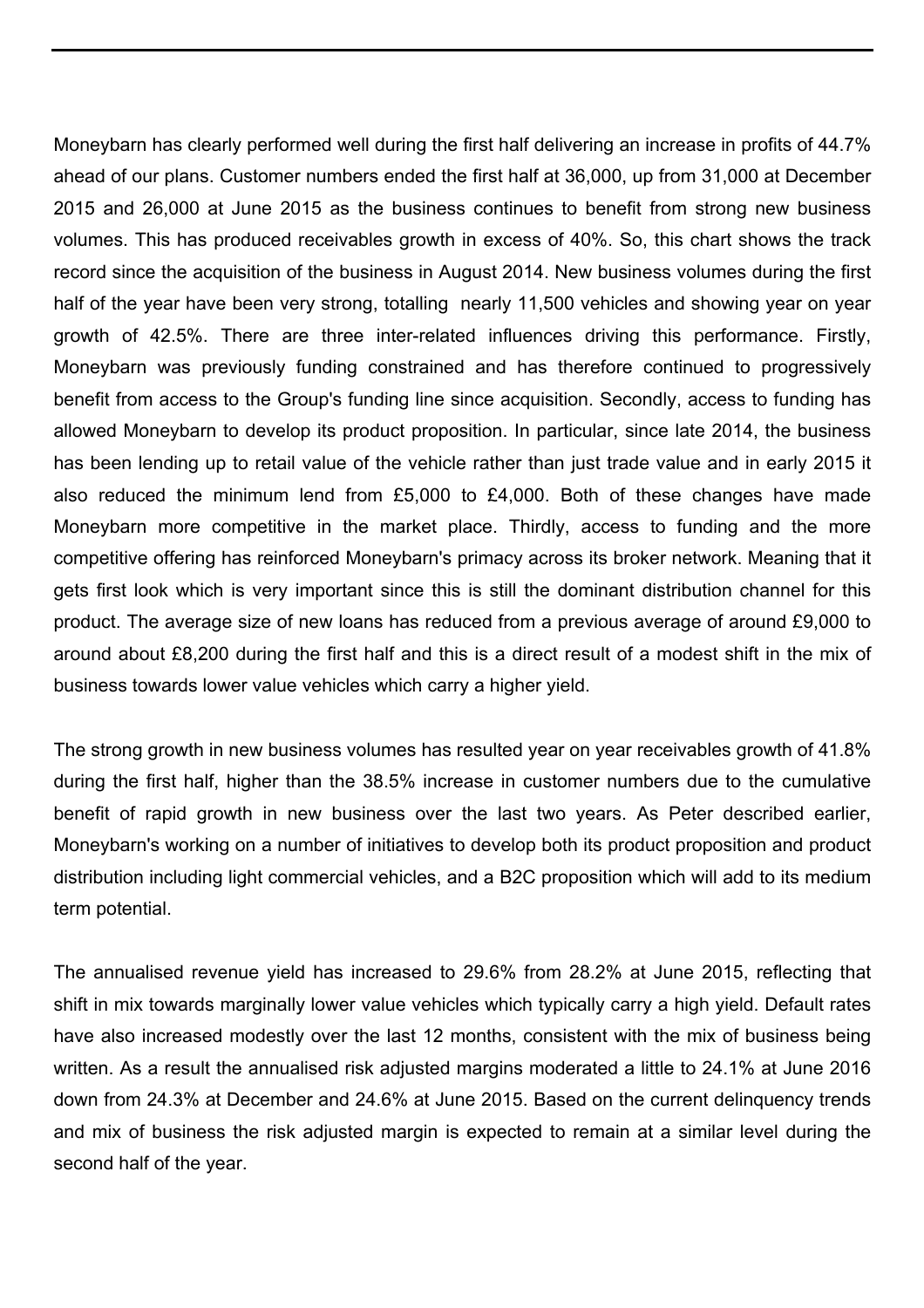2016 is a further year of investment in Moneybarn, principally in additional headcount to support growth and meet the higher regulatory standards under the FCA regime. Headcount has increased from 151 to 166 during the first half and is expected to increase to approximately 200 by the end of the year. What this means is the cost base of the business has grown by 38% in the first half of the year, similar to the growth in average receivables. We also expect this to be the case for 2016 as a whole. Interest costs have grown by 37%, lower than the average receivables growth of 43.7%. This reflects the retention of profits since acquisition as the capital base is built towards the Group's target gearing ratio of 3.5 times.

Moneybarn is a high returns business as demonstrated by the annualised return on assets of 12.9%. This is consistent with December 2015 and in line with our expectations for 2016 as a whole.

Turning now to the balance sheet. Goodwill, rose on the acquisition of Moneybarn in August 2014 and as you would expect, it's remained unchanged since that date. You will also recall that part of the acquisition Moneybarn's broker relationships were attributed a value of £75 million using a discounted cash flow model. The intangible asset has been amortised over ten years and the amortization charge in the first half was £3.7 million resulting in a reduction in the asset's carrying value to £61.3 million at the half year.

I've talked about the moving parts within receivables, and as you can see overall receivables up by 12.3% or approximately £225 million to just over £2 billion. The Pension Scheme accounting surplus of just over £100 million is up from £62 million at the start of the year. The increase principally reflects the increased spread between gilts, which are the major asset class in the Pension Scheme, and corporate bond yields which are used for discounting purposes.

You may recall that following the announcement of the proposed acquisition of Visa Europe by Visa Inc., the group recognised an available for sale investment of £17.5 million at the 2015 year end, representing Vanquis Bank's interest in Visa Europe Limited, which was previously valued at just 10 Euros. The acquisition was completed on the 21st June and the final terms of the transaction was slightly more favourable producing an exceptional gain of £20.2 million. This has been recycled from equity through the income statement in the first half of 2016 and represents the fair value of the proceeds. I will return shortly to the debt and deposit funding. Net assets, £734 million up from £582 million a year earlier including the benefits of the gain on the Visa Europe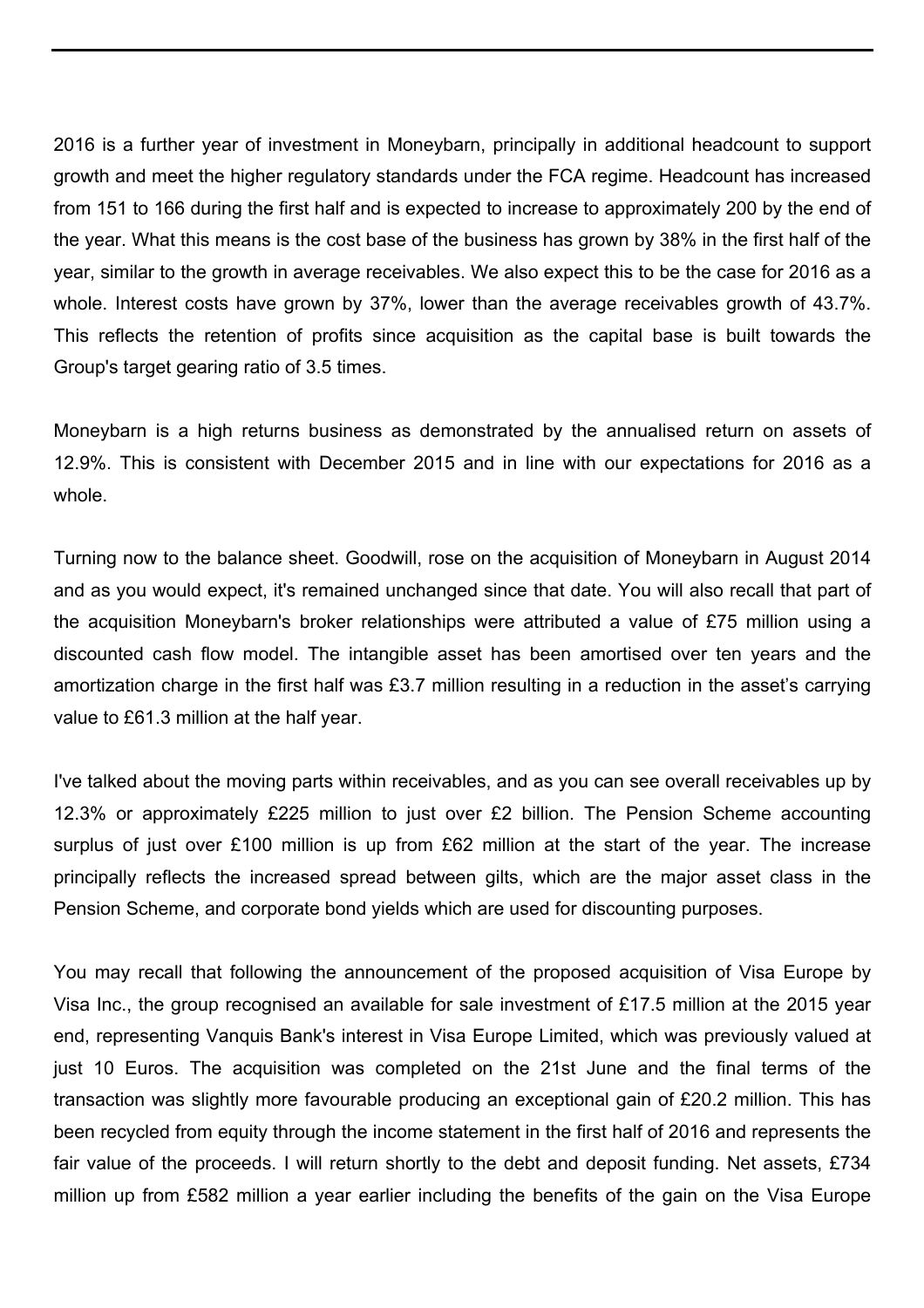shares. The gearing ratio, measured on a banking basis, remains stable at 2.3 times which is the subject of the next slide. Here you see the stability of the group's gearing ratio, the result of consistently strong capital generation which has funded the annual dividend and growth whilst operating within our target of 3.5 times gearing. The step down in gearing in 2014 and 2015 reflected two factors. Firstly, the acquisition of Moneybarn was almost wholly funded through an equity issue of £120 million in order to preserve the group's regulatory capital. Secondly, the shrinkage of the Home Credit receivables book resulted in the release of around £40 million of capital over the past two years or so and this has now run its course.

This table shows the group's portfolio of committed facilities at the half year. Bank funding represents the group's syndicated bank facilities with its core relationship banks. The £382.5 million syndicated bank lines run to May 2018. Our syndicated bank facilities, I can remind you, have been successfully renewed five times since 2008 and will be renewed again at least 12 months ahead of the May 2018 maturity date in line with our Treasury policy.

The next leg of funding is the broad heading covering medium term bonds and private placements totalling £688 million. The Group's not issued a retail bond this year but that market continues to be an excellent source of funds for the group. The third leg of funding is the retail deposit programme at Vanquis which provided £719 million at fixed term, fixed rate funding, at the half year which I will come back to in more detail in a moment. So the Group's total committed facilities at the half year are nearly £1.8 billion and the head room on these facilities was £162 million. This head room does not include the additional funding available to Vanquis by increasing the retail deposits programme to the point where the whole of its funding is provided through retail deposits. At June 2016 this additional capacity amounted to £296 million representing the full amount of the inter-company loan with Provident Financial Group. Committed debt head room plus retail deposit capacity therefore totals £458 million which together with the capacity of Vanquis to take further deposits as its book grows, is sufficient to meet contractual debt maturities and fund the expected growth of the business until May 2018, being the contractual maturity date for the bank lines. Maturities over the next 15 months are relatively light. The step down of £10 million in January 2017 is the second instalment on the M&G term loan, whilst the £50 million step down in September 2016 reflects the maturity of the 2011 retail bond. As you can see, the most significant maturity is the expiry of the syndicated bank facility in May 2018. The average period to maturity of the group's bank and debt facilities is 2.7 years.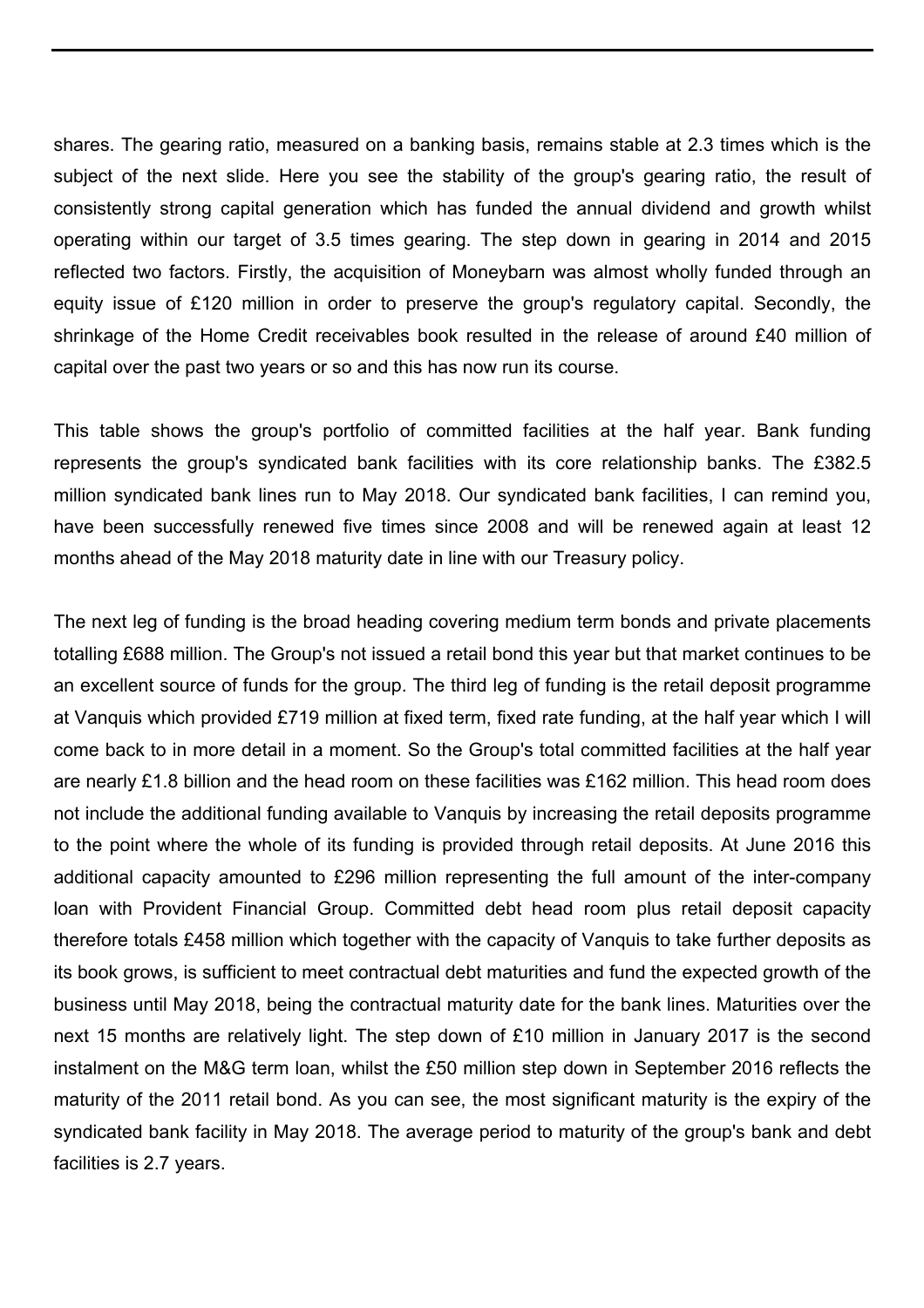Here's the profile of the retail deposit programme at Vanquis. £719 million at the half year. The represented 56% of Vanquis Bank's receivables similar to a year earlier, and well below the maximum permitted level. The growth in retail deposit book has been managed to a relatively modest level through appropriate pricing, through the first half of 2016, due to the relatively high level of committed debt funding held at PFG level. However, we've recently adjusted pricing and expect volumes to increase during the second half of the year with a view to growing the book to between £900 million and a billion by the end of the year. And that will represent deposit funding equivalent to something around 70% of Vanquis Bank receivables.

The chart also shows the analysis of the maturity profile of the deposits and there are a couple of points to draw out here. First, the average period to maturity of 2.2 years is in our target range and is supported by the mix of retail deposits of between one and five years in duration. The profile is appropriately matched to the cash flows of the receivables book. Secondly, the blended rate of 3.1% is relatively low, reflecting the UK's low interest rate environment of recent times.

So, most of you are familiar with the relationship between our dividend policy gearing and the Group's growth plans. Our dividend policy is to maintain cover of at least 1.25 times and our gearing target is around 3.5 times against the covenants of five times. Based on consensus 2016 profitability, the retention of profits consistent with our current dividend cover leveraged 3.5. times supports annual receivables growth of approximately £300 million. And this rate of growth accommodates the medium term growth plans of the Group.

So, on to capital generated. The Group generated capital of £248.8 million in the 12th months to 30th June 2016. After funding its own growth, the capital generation of Vanquis grew very strongly to £168.8 million during the 12 months to June 2016. This reflects the strong growth in UK profits, £10 million reduction in the rate of investment required to support receivables growth, the proceeds from the sale of the Polish receivables book of £10 million in the second half of 2015 and the cash proceeds of £12 million from the sale of Visa shares, I discussed earlier. CCD's capital generation was stable at £87 million versus £84 million in the previous period. Moneybarn is generating sufficient capital to fund its own rapid growth and is now set to become capital generative as its profits grow. Overall, capital generated comfortably covers the cost of the dividend with a surplus of £68 million retained in the 12 month period here. Thank you. I will now hand you back to Peter.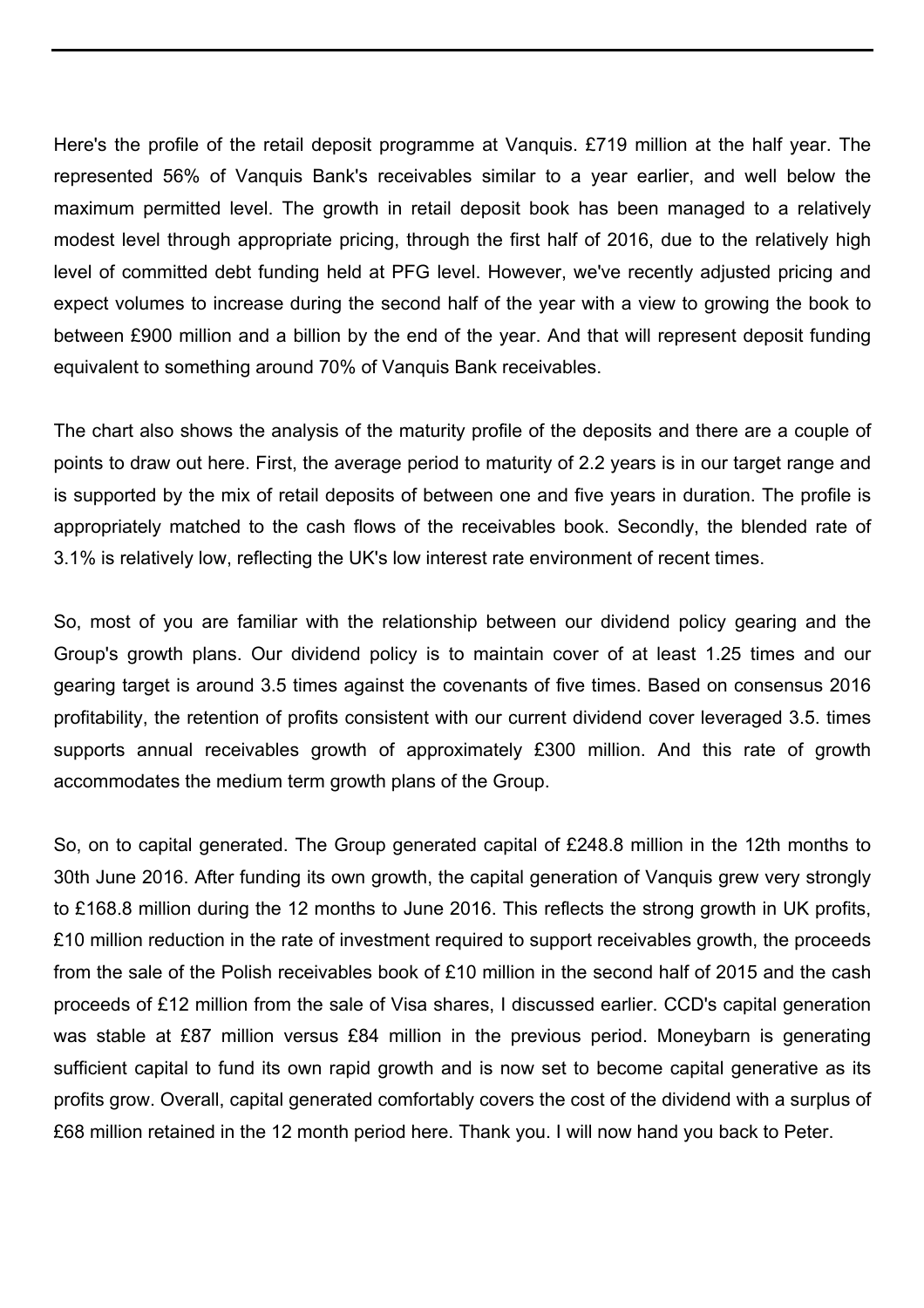# **Peter Crook, Group CEO**

OK we're in the home straight now, so I've just got a few more slides to cover on the outlook and a few others issues. So, firstly I thought we should make some comment on Brexit. Obviously PFG has been around a long, long time. We are 136 years old. We have been through many cycles through that period. Indeed, all our businesses have been through the most recent cycle, through sort of 2008, 2009, 2010, when we obviously performed very robustly through the last downturn in the economy. So, perhaps unlike some of our competitors who have grown more recently, whose loan books are not seasoned, they haven't been through that sort of very tough period that we experienced through 2008, 2009, etc. I think we are in a very good place and our defensive qualities hopefully are very well demonstrated and understood. Obviously you combine that with the strength of our balance sheet, the fact that we are funded out to May 2018, then I think we are in a very good place, but let's just pause on some of the particular risks. So, obviously all lenders are exposed to higher losses through rising unemployment. I guess what I would comment there is that we have very much had a through the cycle approach to credit, particularly in Vanquis Bank, where credit policies have not changed since 2009, so we very much run with tight credit throughout the slightly more benign period that we have seen over the last two to three years, and that's served us very well. Obviously, going back to 2008, 2009, we continued to deliver our minimum 30% risk adjusted margin which is our target. And we have not changed anything since then, so I am pretty confident about the quality of our assets and our ability to manage through a period of potentially rising unemployment without any dramatic consequences. Obviously in the Moneybarn business that's a relatively new business inside the Group and enjoys a very strong risk adjusted margin. The loans are secured, there's recourse to the vehicle and we continue to see low default rates. So, I am confident that any slow down in the economy will not manifest itself in a material way in terms of the quality of our assets and our businesses. Obviously, inflation can be an issue for customers. Probably an issue that plays out more into our lower income consumers, managing on a low income and a tight household budget. We saw a bit of that through the sort of 2010, 2011, 2012 period, particularly in the Home Credit business. What I would say in respect of that business is that we fundamentally repositioned that business and the quality of the credit that is being originated in that business, and now in a very different place to where they were four or five years ago. Almost three, well over three quarters of our new lending now is going to the top two risk grades in our system, so again very happy that the quality of the assets in that business will make it pretty resilient should we see higher inflation from more expensive imports. In terms of interest rates, obviously base rates may well come down to nothing, but spreads may well increase so should that happen our customers are not typically home owners, they're not rate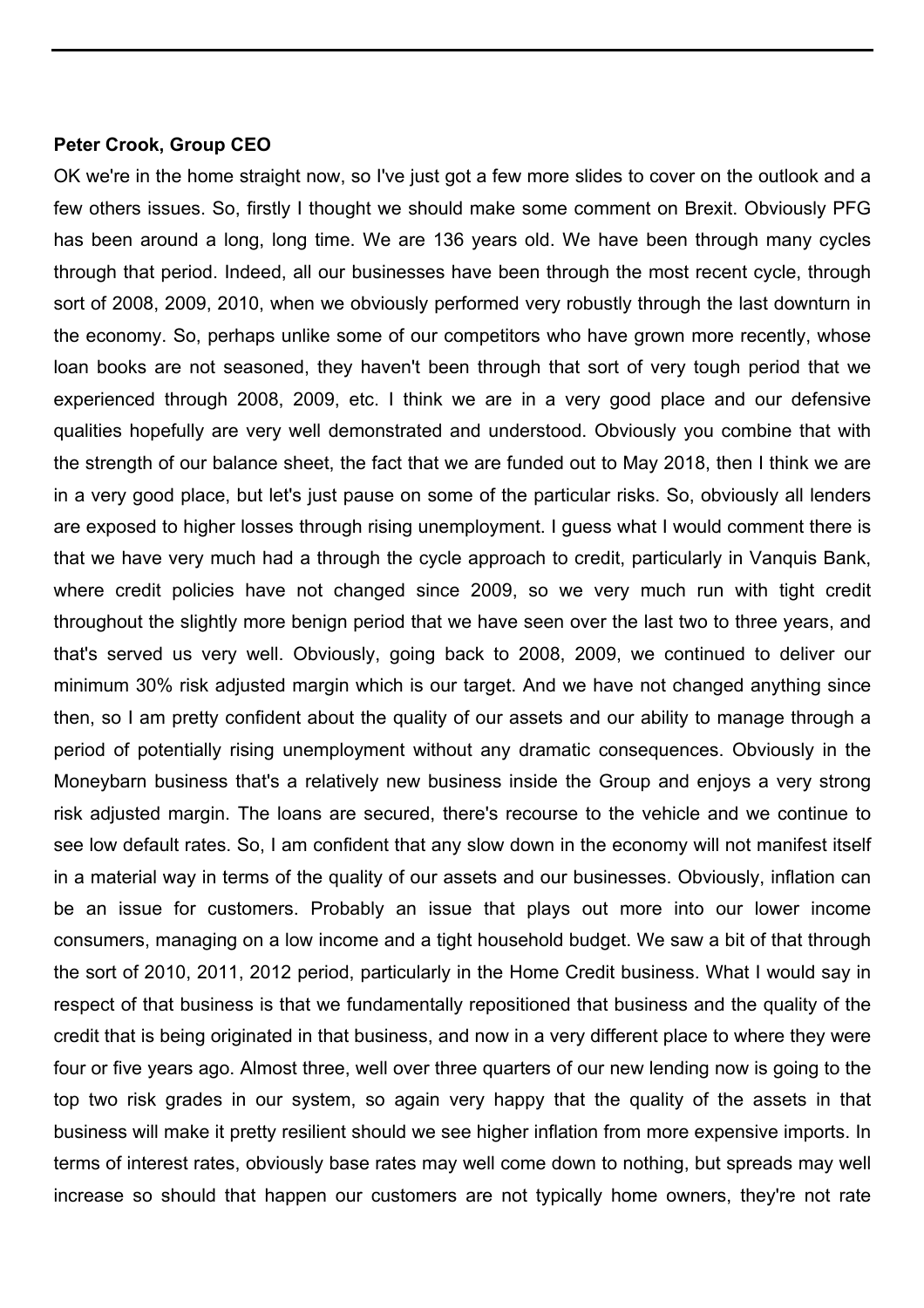sensitive, they live in rented or social housing by and large. Indeed, in terms of confidence, I think we have probably seen some dip in consumer confidence across the wilder population.

I think particularly for home owners who may see the value of their property fall. It's not really an issue that affects our customers in terms of their housing circumstances. Obviously as far as PFG goes, interest costs is a relatively small proportion of our cost base. Labour costs and credit costs are far larger components and obviously a fair chunk of our borrowings are fixed, in particularly all the retail deposits raised in Vanquis are all on fixed rate, fixed maturity. Should issues arise in the debt capital markets as Andrew has described, we are well funded right out to May 2018 and obviously Vanquis, our largest business as a deposit taker, so not an issue. And I guess the final point to make is there's probably some positive in this in terms of the competitive dynamic so it's too soon to say yet, but should we see the high street banks show any reduced appetite for consumer lending or credit card lending or indeed should those banks show a reduced appetite to fund some of our perhaps smaller non-standard competitors, we may well see a reduction in the level of supply and potentially some increase in demand from customers who are no longer served by the high street. So, I think we are very well positioned to deal with the consequences of Brexit and indeed, through the four or five weeks of trading post the referendum result, we have seen no change in trend. In fact, we have made a very good start to the second half. So, let's move on now to regulation. So, there's two main things to comment on. Firstly, the transfer of consumer credit regulation to the FCA. So during Q2, Vanquis Bank's variation of permission to adopt the final consumer credit permissions was approved by the FCA. Vanquis has obviously remained a fully authorised firm as it has been a bank all along, but it's now got its change of permission done. And Moneybarn also received its full authorisation. So, the outstanding point here is consumer credit division which continues to operate under an interim permission. That's in common with the other larger Home Credit firms but I expect that to review process by the regulator is heading towards a conclusion, so probably some more news flow on that at some time during the second half. Then the other thing that's been happening is the FCA's credit card review. So, some of you will have noticed that they published their final report this morning. It was out at 7am, so we've obviously not had a great deal of time to review the content of that report, but I guess the headlines would be there's no surprises. So, what they have appeared to have reported on in the final report seems on a first read pretty much consistent with the interim findings, although the devil's always in the detail on these things and we need to examine it some more. The remedies around open access, quotation searches, changes to minimum payments, price comparison websites, all appear very sensible, so pleased to see those have gone into place. There's a couple of areas where the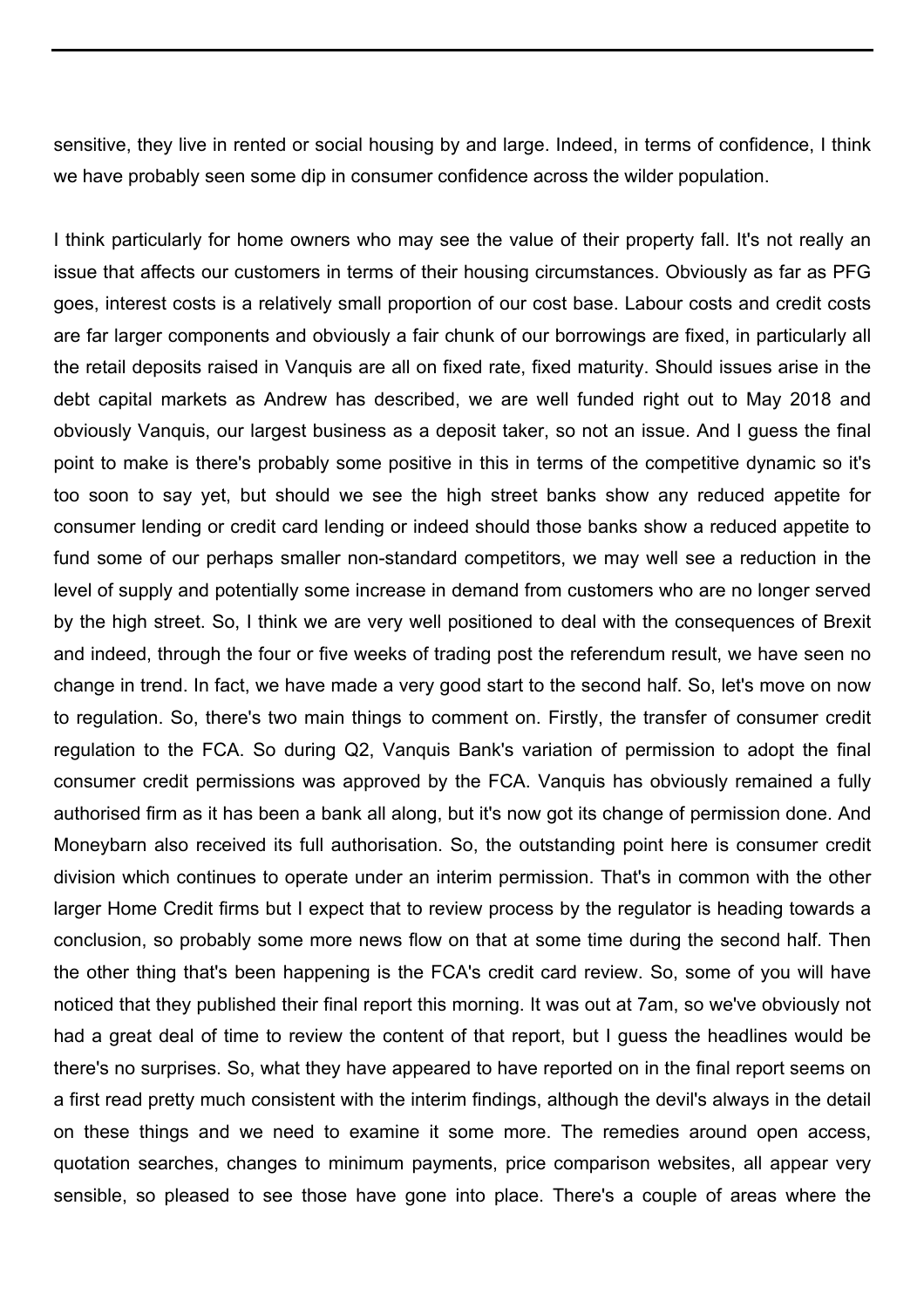regulator has not yet decided what they want to do. So, those will be subject to further work and consultation which we welcome and will work with the regulator on and those are the possible requirement for customers to opt into credit line increases, and the issue of problematic debts. So, just a couple of comments on those. Obviously in terms of line increases, we have a low and grow strategy. I would fully expect almost all our customers to opt into line increases because they are under served and we only offer them very small amounts upfront as you know, typically £250. In terms of problematic debt, the FCA is talking about customers with balances of £5,000 and £10,000. So, again not something that I particularly recognise in respect of our business where the average balance is a little bit below £900. Obviously we have some accounts at slightly higher balances. What we don't tend to have is a lot of multiple card holding, so our customers by definition are under served, they don't have a wallet full of credit cards for the majority of our customers. The card they get from Vanquis is the only one they have. So, in terms of that problematic debt, obviously we will need to work with the regulator on with the rest of the industry to see where they get to, but not on the face of it an immediate issue for Vanquis. So, let's move on. I just thought I would say a few words on the investment case of holding our stock. Obviously, post the Brexit results, the shares in common with other financials fell very sharply. I think we were down about 27% in the low £21 at one point. We have since recovered back to somewhere in the 26s so I think we are down about 10% as we stand here this morning. So, I mean just to restate the case. Obviously PFG is a market leader in non-standard credit. I think we have a really good mix of businesses from the Home Credit business, mature business very steady, reliable, great producer of earnings, focused on those customers for whom remote credit is not particularly suitable and the face to face approach works well. Vanquis Bank obviously our largest business, we are aiming to build a larger credit card business and also introduce other credit products within Vanquis. Glo obviously sitting underneath the Vanquis management team going forward. And then some newer business, obviously Moneybarn growing very strongly, doubled its receivables book in less than two years. And then two new businesses in Satsuma and Glo, not yet contributing to earnings, but plenty of potential to come. Our businesses all exhibit proven low volatility through the cycle. That reflects the nature of the customers that we serve. They tend not to have a cycle from boom to bust like perhaps middle class home owning customers do. So, we are serving an audience that is intrinsically less volatile and I guess what we are really good at at the end of the day and what many of our competitors have struggled to replicate, is the advantage we have. What we are really good at is originating, underwriting, managing and collecting back on non-standard or non-prime credits. And the advantage we have through technology, marketing, underwriting, decision science analytics and particularly collections, obviously I think puts us in a very strong position. We have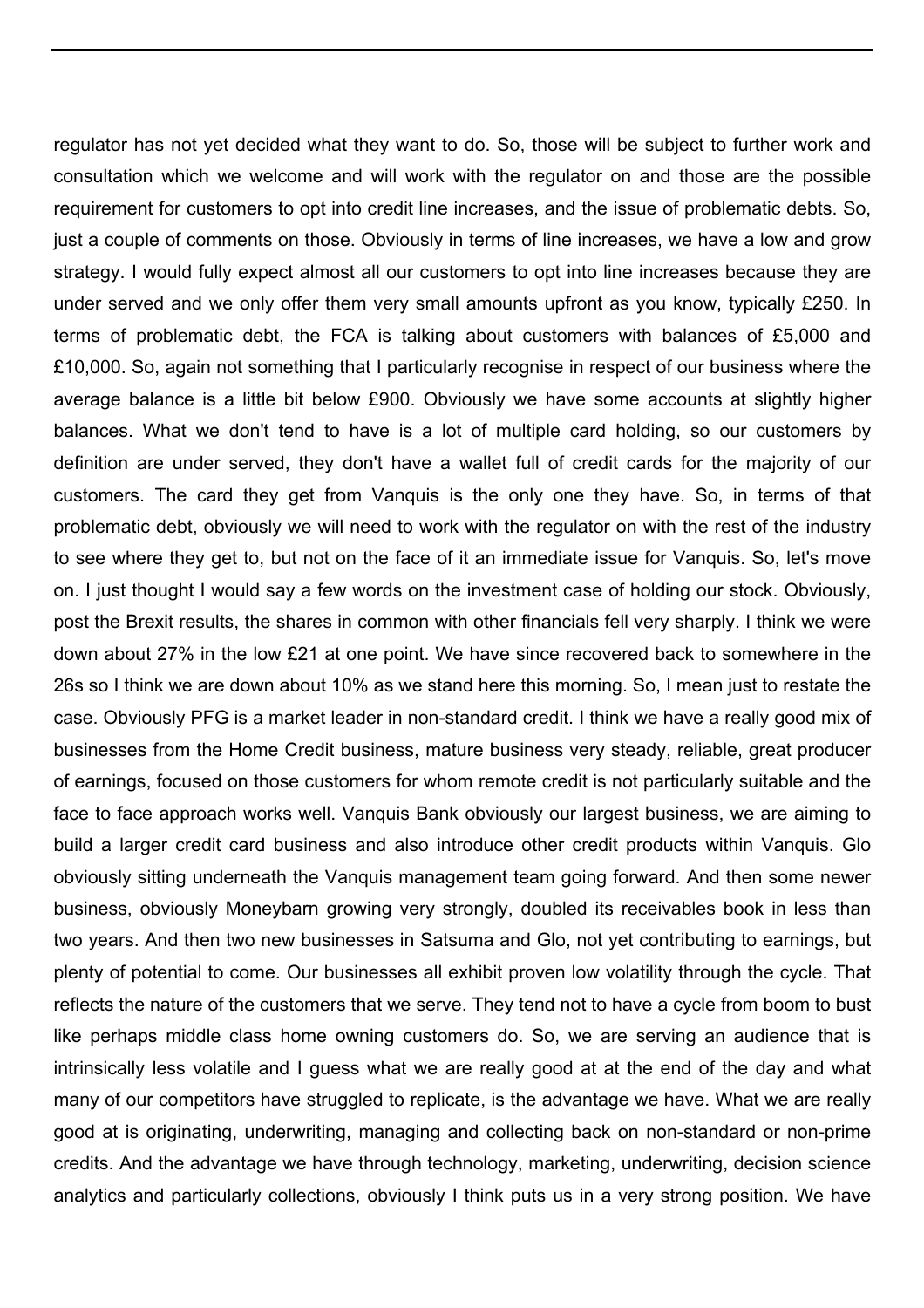got great management teams running each of our businesses. Our balance sheet is very robust. We make our returns through intrinsically writing profitable business, so we enjoy a strong return on assets rather than achieve our returns on equity through leverage. And obviously all that capital generation supports both growth and a very healthy dividend payout and you can just see some of the metrics here. So, over the last five years EPS growth at 16% compound, DPS growth at over 13.5% compound, underpinned by a ROA getting on for 16% and if you went back ten or 15 years you would see a similar kind of picture, particularly in terms of returns. So, let's just move through to the outlook. So, Vanquis Bank, obviously showing very strong momentum at the moment. Had a particularly strong June which has continued through July and then a pipeline of further distribution opportunities very much being worked on. So, feeling very confident about Vanquis' ability to continue to deliver good growth and margins through 2016 and increase its reach into the under served market potentially with further products. The Home Credit business in great shape.

The repositioning has finished. We are now seeing some loan book growth for the first time in a while in Home Credit, which is great to see and perhaps we can focus a little bit more on customers and credit through the second half of the year given that change program is now done. Satsuma I am particularly excited about, so a lot of hard work gone in and Mark and Luke and the team to get the business to where it is now. Just on the customer being able to write some higher volumes and see some greater levels of further lending and some exciting things scheduled for quarter three and four, particularly in terms of the launch of the Satsuma app and the introduction of the monthly product both planned for second half of this year. Moneybarn's growth running some way ahead of plan – around 45% in the first six months. Then obviously in terms of the balance sheet, the group's funding capacity and liquidity positions are very strong. We have got that head room to cover maturities and growth right out to May 2018. So, in summary credit quality in all three businesses is very good. All businesses have made a strong start to the second half and that provides the basis for delivering good quality growth for the year as a whole. So, that's the conclusion of our presentation. We are going to do some Q&A.

#### **Gary Greenwood**

Good morning. It's Gary at Shore Capital. I've just got a couple of questions. The first on Vanquis in terms of the new opportunities that you have identified. I don't know if you could just sort of give us a feel for the potential materiality of those and the time frame for them coming through?

#### **Peter Crook**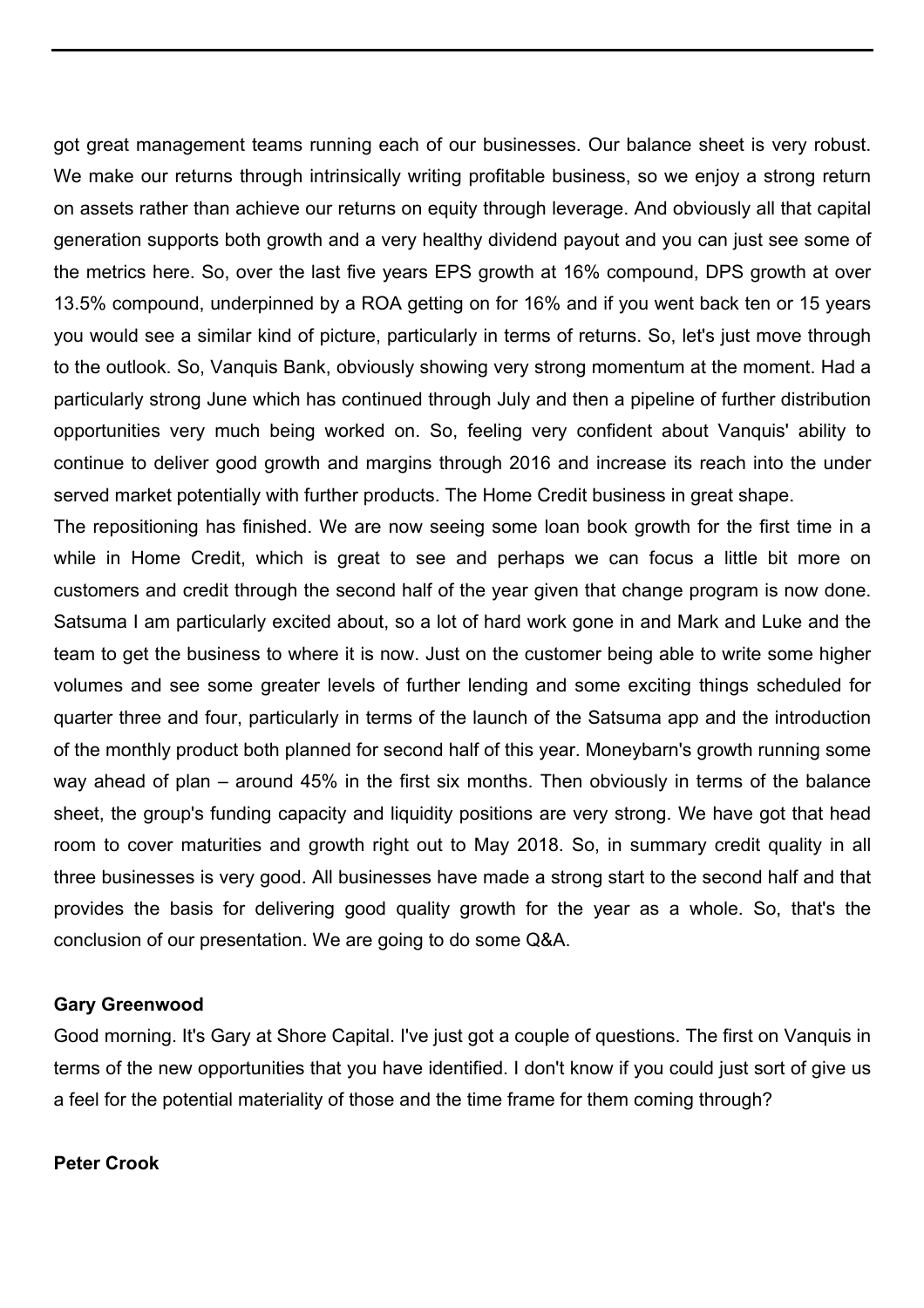Well, it's a little too early to size them but I would expect they will become a material contributor to the volume of new business that we are writing. If you think what we do today, Internet and direct mail comprise the majority of what we do, so probably over three quarters of our new origination. I would expect the new channels to make a significant contribution. So it's not something at the margin that's incremental. There are bigger opportunities than that.

# **Gary Greenwood**

The second question is just to clarify on the investment in glo and Satsuma in the first half. How significant that was?

# **Andrew Fisher**

I don't think we would give the absolute numbers, but that investment was reduced by £5 million across those two businesses in the first half. The only other data point, I guess, is that Satsuma is close or at around break-even - whether it losses a bit of money or breaks even this year is slightly academic, lost in the roundings, but it will honour that promise.

# **Gurjit Kambo**

Good morning, it's Gurjit Kambo, JP Morgan. Just on the Vanquis initiatives, I think there's sort of three things you have identified in the statement. How far are you in terms of actually discussions you have had with partners, or cross selling on the insurance side?

# **Peter Crook**

So, in terms of the distribution initiatives, we are making really good progress. I mean I can't name names or give you anything concrete today, but I would expect some of those things to contribute volume during the second half of the year, so they are not just generally ideas that are being worked on. They are things which are much more solid and well developed than that, so without naming names I would expect some of those things to contribute volume particularly in quarter four. In terms of the trial of general insurance products in Vanquis. That has been something that we were looking at and we have done quite a bit of work on that and I think we are ready to probably put something into the market on a test basis during the second half of this year. Again it's not something that will move the needle. In the first instance, it's a test but the market research we have done and the customer focus group show a reasonably strong appetite to consider general insurance products sourced by us and that's what we will looking to trial.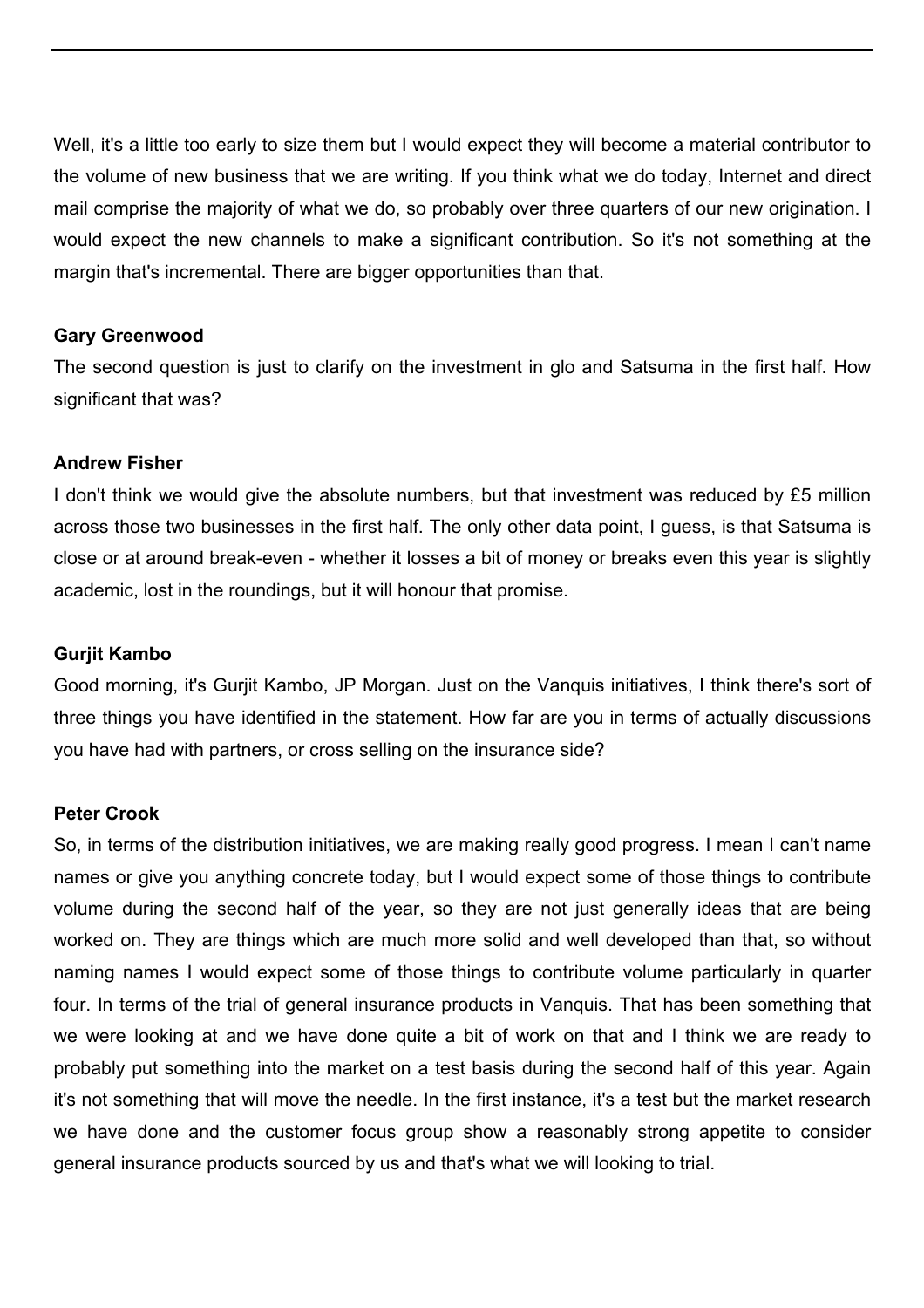## **Gurjit Kambo**

Just one quick one on Satsuma. The initial strategy is obviously low and grow strategy, short term loans and relatively low loans and I think you were saying you want to move to slightly larger loans. In terms of the underwriting or the credit assessment on that, has that been done already? Was that something that you are going to look at?

# **Peter Crook**

Well, when I say longer larger loans, those will be follow on loans to established customers. I think the task with Satsuma in terms of lending is twofold. Clearly if we want to generate a high level of repeat business we need firstly a stock of customers, so we have to originate new customers, probably on smaller ticket shorter duration loans. And then the ones that come through that process and pass affordability etc. can be served with slightly larger amounts. If you think about the dynamic in the Home Credit business, the vast majority of loans we write are to existing established repeat customers. There's probably ten loans go through existing customers for every one brand new customer in that business. In Satsuma the dynamic is probably closer to one to one now, so for every one repeat loan we are writing one brand new loan to repeat customers. There's a factor of ten difference between where those businesses are and obviously one of the key objectives for the Satsuma team is to drive up the level of repeat lending so that it becomes the majority of what we do. As that will allow greater progress in terms of receivables and ultimately in terms of earnings - so we are not talking about making longer larger loans to brand new customers. The strategy will be to re-serve repeat customers who are good for further credit and obviously that's about credit assessment, but it's also about making the customer journey as slick and as frictionless as possible, so it's very easy for customers who are good for further credit to apply for it and receive it. And obviously the secure log in area, followed by the app will be particularly important in enabling that to happen.

# **Gurjit Kambo**

Thank you.

# **Ray Maile**

Ray Maile at Cenkos. Obviously at Q1 stage there was some concerns expressed about the rate of growth in customer numbers at Vanquis. You haven't re-stated today your targets for what you think that size of the business can be. Before anyone mistakenly walks away thinking there has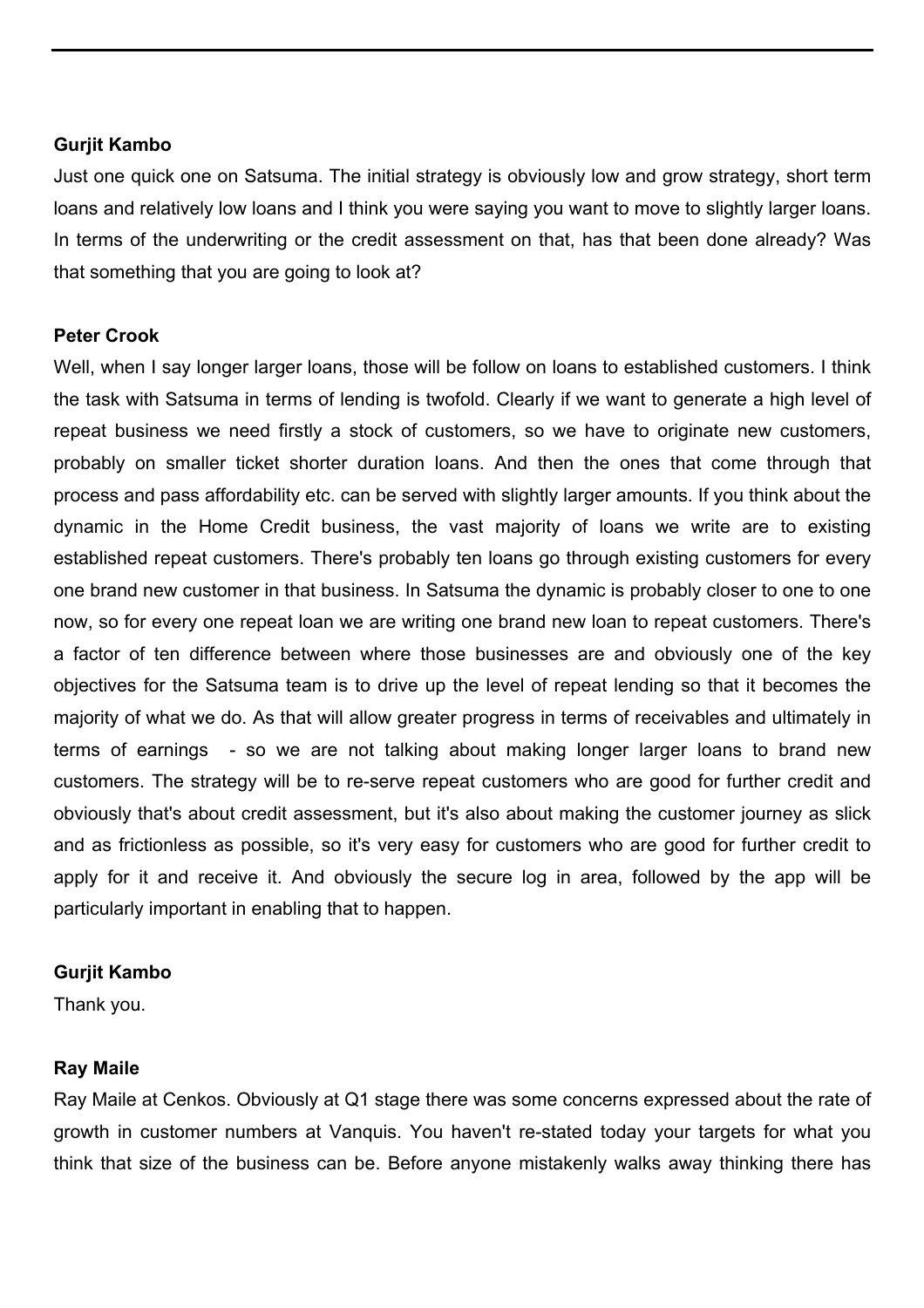been a change, can you confirm that you still are just as confident about the size Vanquis can get to in due course.

#### **Peter Crook**

Yes, I mean we have given that guidance out on the last few occasions. It's not been repeated today but it absolutely still holds good. So, we see clear potential to get to 1.8 million customers. We see the average balance rising up to £1,000 over the next few years, so still very confident in that guidance. In due course I would hope to be able to upgrade that guidance to a larger business but it's premature to do that today. Perhaps we need to see some fruits from some of the new things that are going on under Chris Sweeney's leadership in the bank.

#### **Toni Dang**

Hi, Toni Dang from Barclays. I have two quick questions, please. My first one is now that CCD has resumed the growth in receivables, what would you expect this low single digit growth to be sustainable? And my second question is if a more challenging environment leads to some consolidation in the smaller players in your industry, would small bolt-on M&As be something that you would be interested in?

#### **Andrew Fisher**

So we have got a smaller customer base, a higher quality base and the ticket size to those customers is reflective of the quality improvement and we see stability in the business going forward. So, there may be a little bit of modest growth but we are not changing our approach to that business or our expections in relation to growth. So steady as you go.

# **Peter Crook**

In relation to non-organic growth, I guess the way we look at things is there are opportunities in two categories potentially, so there are some parts of the market where we don't participate today, where we could do where we could enter organically as we are doing with guarantor loans or we could potentially acquire a business in that space. No immediate plans there, but we do follow developments in the market regularly. There are some parts of the market which could be potentially attractive. Then I guess the other category of things that we could consider is things to bolt-on to our existing businesses if there is some consolidation. I think for the Home Credit business in particular, that would be difficult due to competition issues. As you know, there's been historically a Competition Commission enquiry around Home Credit. It was about 12 years ago